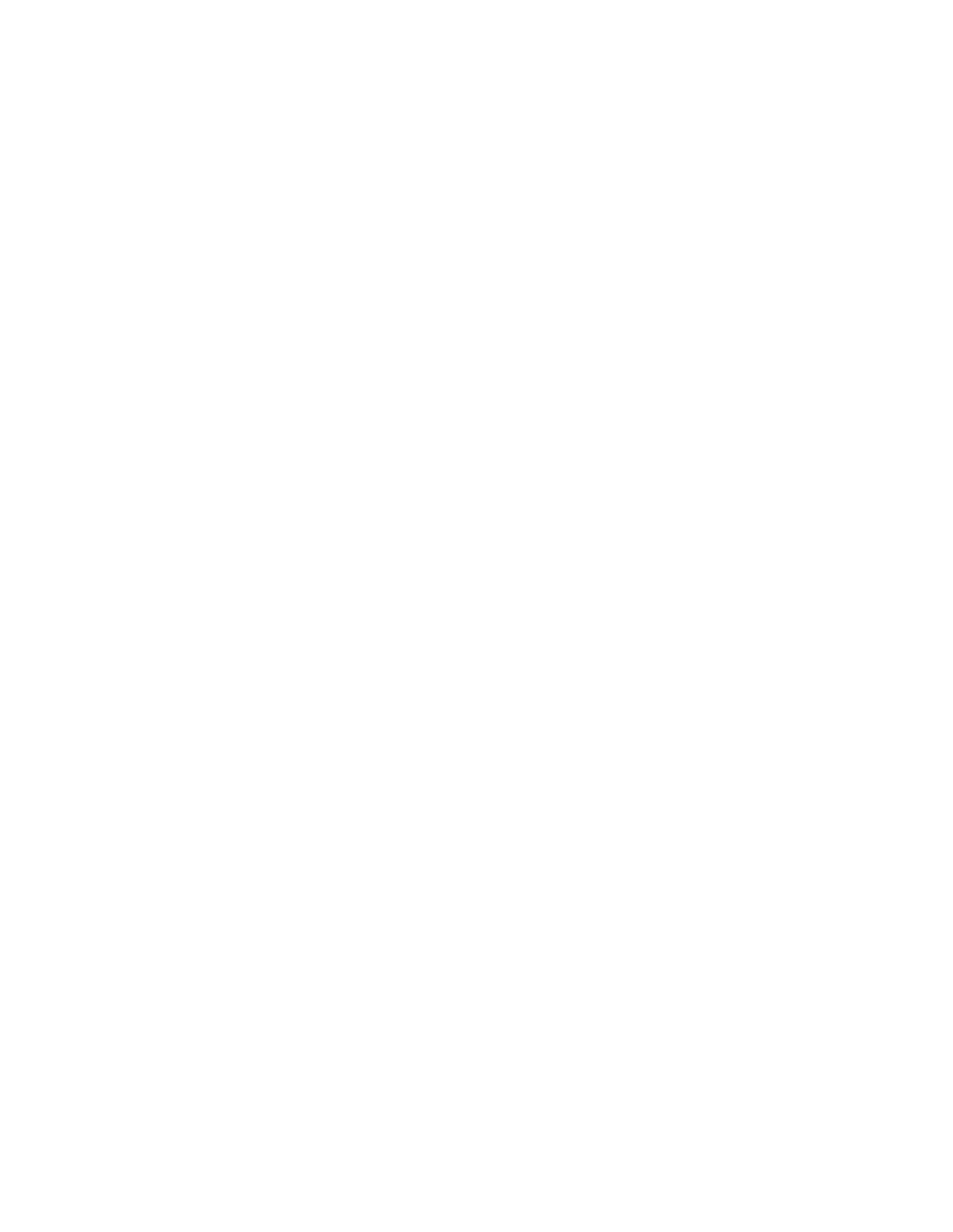#### **Table of Contents**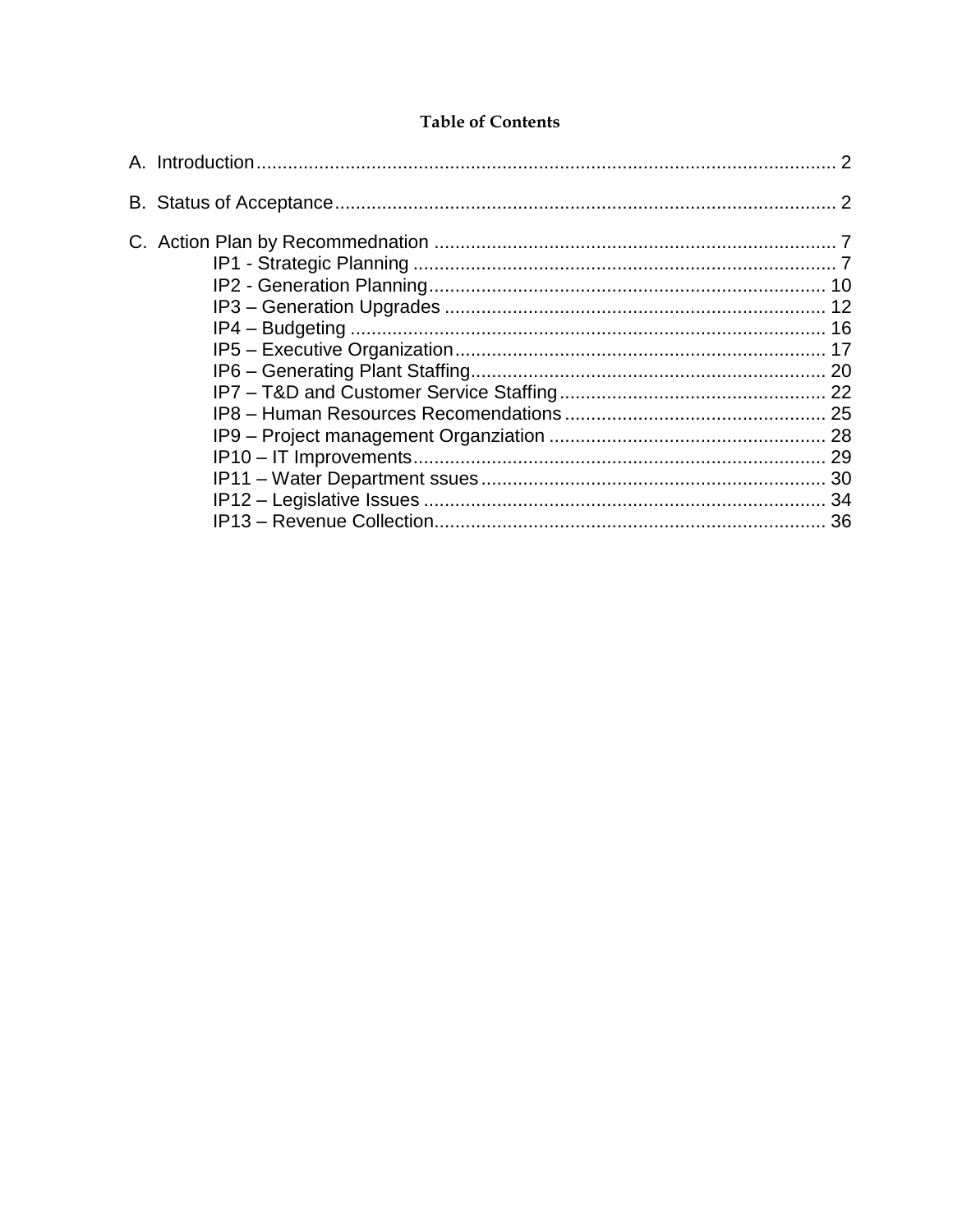# **A. INTRODUCTION**

WAPA is pleased to submit this Implementation Plan for review by its Governing Board and the VIPSC. The Implementation Plan is in response to the recommendations contained in the Management Audit Report prepared by Vantage Energy Consulting LLC which was issued on February 3, 2015. The Implementation Plan provides WAPA's commitment to act on the recommendations by addressing opportunities for improvement in operational effectiveness and improving service to our customers.

Of the 35 Recommendations contained in the Audit Report, WAPA has accepted 26 of them completely, accepted in-part 0, and rejected 9.

As required in the initial RFP, this Implementation Plan details the actions to be taken, the expected completion dates, the individuals responsible for implementing each recommendation and cost benefit support where applicable.

WAPA management wishes to express its appreciation to the Audit staff and to Vantage Energy Consulting LLC for their collective efforts in assisting WAPA in furthering the company's program for continuous improvement. From the perspective of management this report is a very positive outcome to an extensive process and we look forward demonstrating the successful implementation of the audit recommendations that management recommends for acceptance.

# **B. STATUS OF ACCEPTANCE**

The status of management's recommendation for acceptance of each recommendation is provided in the table below:

|          | Recommendation                                                                                                                                                                                                                                                                                                        | <b>Status</b>                                                                                                                                                             |
|----------|-----------------------------------------------------------------------------------------------------------------------------------------------------------------------------------------------------------------------------------------------------------------------------------------------------------------------|---------------------------------------------------------------------------------------------------------------------------------------------------------------------------|
|          | III-R1 Implement a comprehensive strategic<br>planning process with fixed timing for<br>updates, prioritization of initiatives, input<br>from all stakeholders and which should be<br>led by a full time, mid to senior level<br>manager, with the use of outside expertise<br>to facilitate. (Priority: High)        | The Authority's management<br>recommends acceptance of this<br>recommendation and has begun the<br>process along with its Governing<br>Board to complete a Strategic Plan |
| $III-R2$ | Complete the IRP as defined, assuring input<br>and oversight by both internal and external<br>personnel, in order to assure that the results<br>meet all needs of WAPA as defined in the<br>original IRP proposal. Prior to, or in<br>conjunction with the independent IRP<br>complete American Society of Mechanical | The Authority has already started the<br>IRP with Black and Veatch and it is<br>scheduled to be completed in August of<br>2015                                            |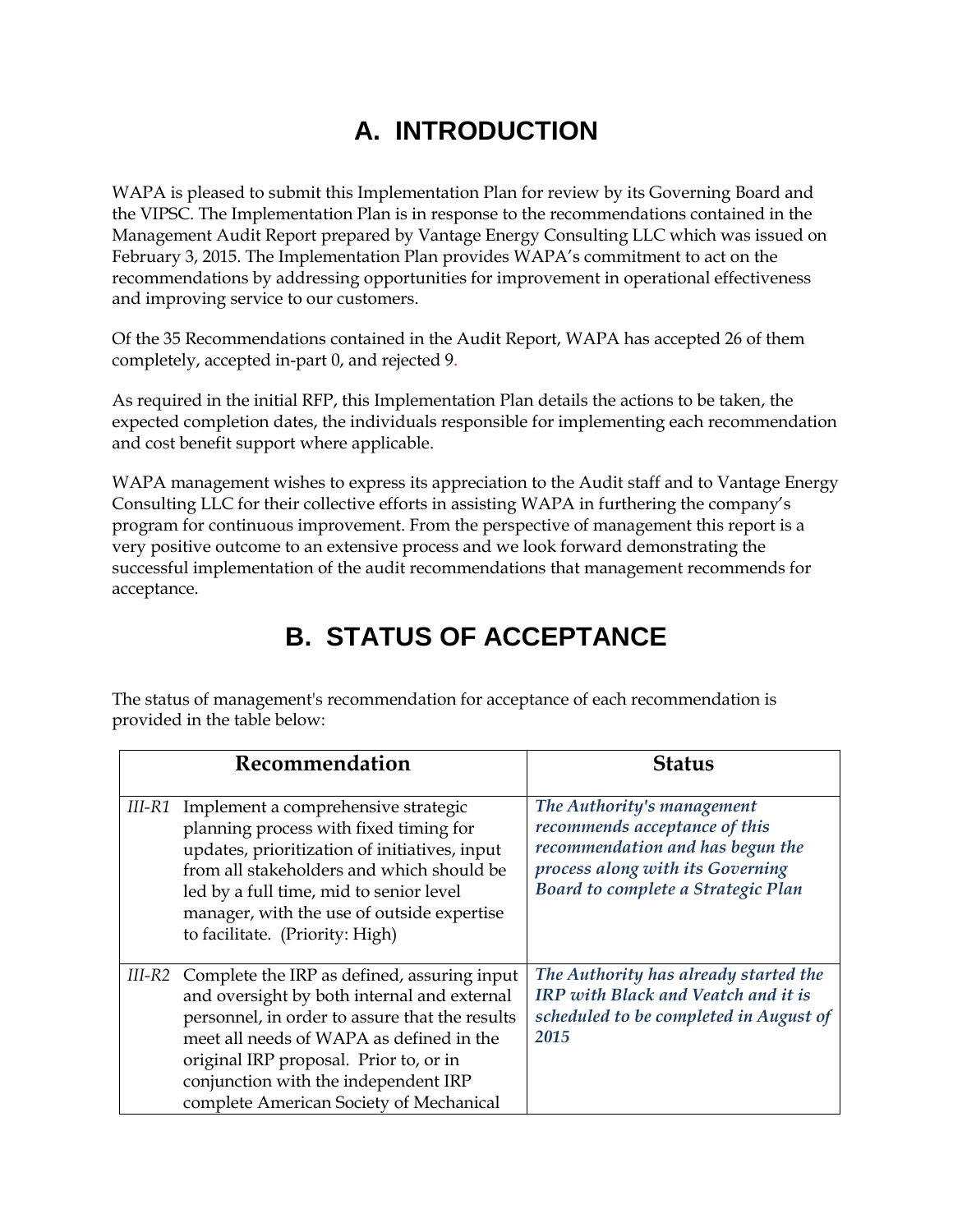|        | Engineers (ASME) performance test on each<br>gas turbine, HRSG and steam turbine to<br>determine baseline heat rates and<br>turndown.an (Priority: High)                                                                                                                                                                                                                                                                                                                                                                 |                                                                                                                                                                                                                                                                            |
|--------|--------------------------------------------------------------------------------------------------------------------------------------------------------------------------------------------------------------------------------------------------------------------------------------------------------------------------------------------------------------------------------------------------------------------------------------------------------------------------------------------------------------------------|----------------------------------------------------------------------------------------------------------------------------------------------------------------------------------------------------------------------------------------------------------------------------|
| III-R3 | Redevelop the generation fleet so as to meet<br>four key objectives; (1) reliability as<br>measured by Equivalent Forced Outage<br>Rate (EFOR) and availability; (2) efficiency<br>as measured by heat rate (BTU/KWH); (3)<br>operational effectiveness as measured by<br>optimal staffing, reasonable non-fuel O&M<br>budget and comprehensive reporting and<br>monitoring, and (4) organizational<br>effectiveness through the retention of an<br>experienced, senior officer to lead the<br>changes. (Priority: High) | Through the IRP process the Authority<br>will determine the best plan of action<br>going forward for generation fleet that<br>will produce increased efficiency and<br>operational effectiveness                                                                           |
|        | III-R4 Develop a comprehensive Root Cause<br>Analysis program that includes the<br>identification, tracking and correction the<br>underlying cause of equipment problems<br>and failures. (Priority: Medium)                                                                                                                                                                                                                                                                                                             | After every outage or generation<br>failure the Authority currently<br>conducts root cause analysis to<br>determine root cause of failure                                                                                                                                  |
| III-R5 | Prepare a revised 2015 Electric O&M<br>Budget and a five year Capital Plan that<br>reflects current data. (Priority: Medium)                                                                                                                                                                                                                                                                                                                                                                                             | Budget was not revised but projects<br>were either postponed or scheduled for<br>a later date until funding is available.<br>Currently in the process of updating<br>the five year capital plan.                                                                           |
|        | III-R6 Develop a more formal process for<br>justification of capital projects and institute<br>a feedback mechanism in which actual<br>impacts or results of a capital project are<br>measured afterwards relative to how they<br>met the goals of the strategic plan.<br>(Priority: Medium)                                                                                                                                                                                                                             | The Authority has implemented a<br>formal process of justification and<br>ranking of all capital projects to<br>determine which projects provides<br>optimum reliability and/or efficiency                                                                                 |
|        | IV-R1 Address the need for an experienced<br>generation expert who can provide the<br>management team and the plant team with<br>the expertise needed in the upcoming years<br>as WAPA makes its transition to new fuels,<br>technology and the changing dynamics of<br>renewable energy sources. (Priority: High)                                                                                                                                                                                                       | Management has determined that the<br>current staff has the experience and<br>expertise to handle transitions in<br>technology, fuels and dynamics of<br>energy resources. All supplemental<br>experience is achieved by consultant<br>and contracts on a as needed basis. |
|        | IV-R2 Develop a senior management organization<br>that reflects functional reporting<br>relationships, a reasonable span of control,<br>minimal layers, and the recognition of                                                                                                                                                                                                                                                                                                                                           | <b>Management of the Authority has</b><br>implemented several recent changes to<br>the organization chart to reflect<br>functional relationships to optimize<br>efficiencies                                                                                               |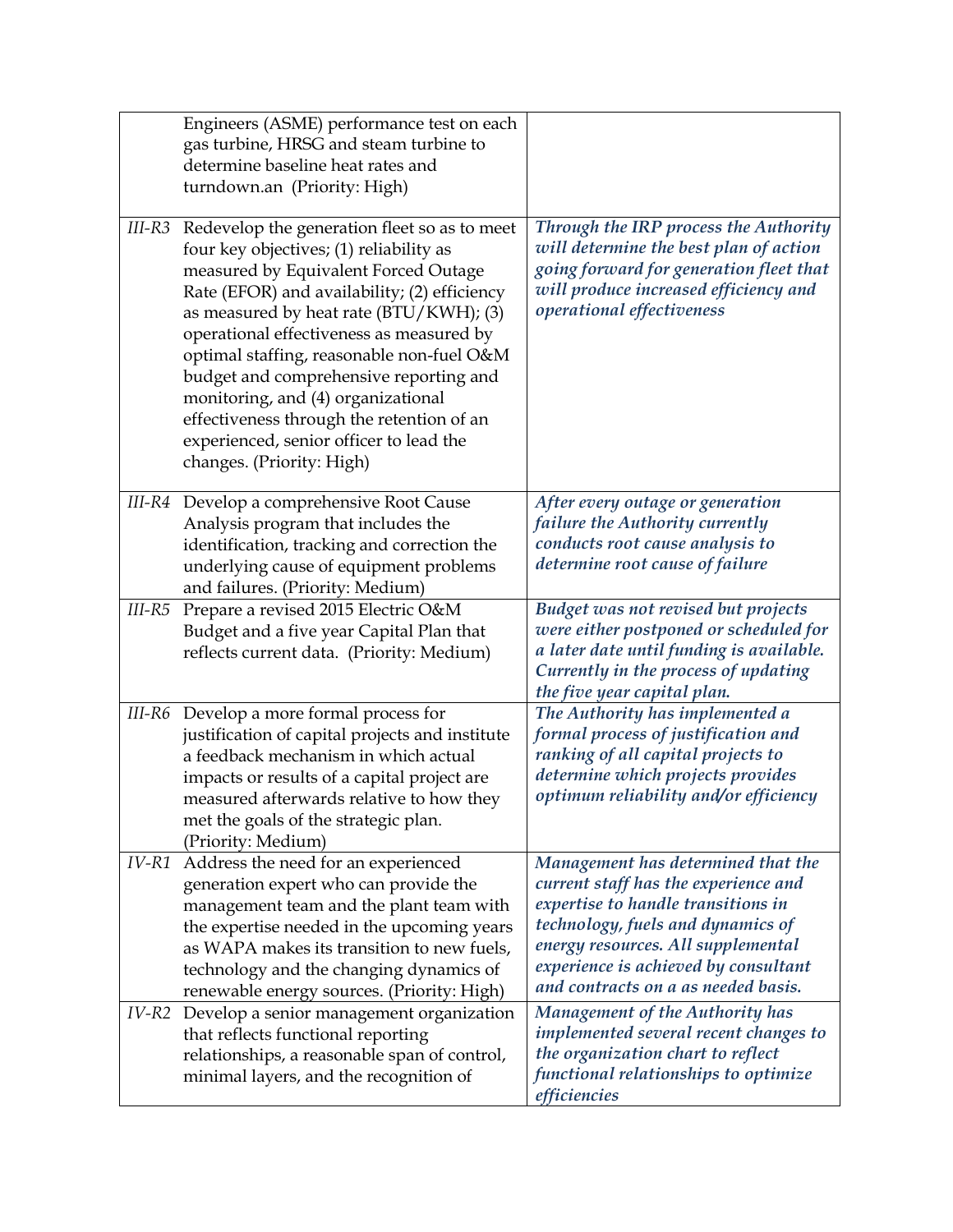|         | current challenges to WAPA. (Priority:<br>Medium)                                    |                                                                              |
|---------|--------------------------------------------------------------------------------------|------------------------------------------------------------------------------|
| $V$ -R1 | Conduct a thorough organizational                                                    | Authority has begun the process of                                           |
|         | assessment that leads to an optimal                                                  | conducting a thorough investigation                                          |
|         | organizational structure and right sized                                             | of the organization and has begun                                            |
|         | staffing plan that can better align the                                              | taking steps to right size the                                               |
|         | organization with the future needs of                                                | Authority staffing level.                                                    |
|         | WAPA and its customers. (Priority:                                                   |                                                                              |
|         | Medium)                                                                              |                                                                              |
| $V-R2$  | Investigate the potential for reducing the                                           | During the planning stages of the LPG                                        |
|         | size of the Fuels Control Group at each                                              | project the fuels control group were to                                      |
|         | power plant after the completion of the                                              | retrained and moved to vacant                                                |
|         | propane conversion project. (Priority:                                               | positions                                                                    |
|         | High)                                                                                |                                                                              |
| $V-R3$  | Restructure the production maintenance                                               | Management believes that the current                                         |
|         | staff at the Richmond and Harley                                                     | structure and continual training of<br>maintenance staff has resulted in the |
|         | generating plants to focus on core<br>competencies and reduce the maintenance        | core competencies necessary to reduce                                        |
|         | costs of each facility. (Priority: High)                                             | the cost of the facility.                                                    |
| $V-R4$  | Conduct a bottom up evaluation of T&D on                                             | Accepted : A study was already                                               |
|         | each island that addresses structure and                                             | conducted to determine staffing needs                                        |
|         | titles, crew sizes, and the number of crews.                                         | of the $T \& D$ department. This includes                                    |
|         | (Priority: Medium)                                                                   | the implementation of the AMI                                                |
|         |                                                                                      | system.                                                                      |
| $V$ -R5 | Perform a bottoms up process evaluation                                              | Accepted: The customer service                                               |
|         | and staffing analysis of Customer Service                                            | division is now under review                                                 |
|         | that considers current and future                                                    |                                                                              |
|         | requirements. (Priority: Medium)                                                     |                                                                              |
| $V-R6$  | Move the support services function under                                             | Management has already placed the                                            |
|         | an officer level individual. (Priority:                                              | <b>Director of Corporate Services</b><br>Position under the COO              |
| $V-RZ$  | Medium)                                                                              |                                                                              |
|         | Perform a bottoms up process evaluation<br>and staffing analysis of Customer Service | <b>Duplicated</b>                                                            |
|         | that considers current and future                                                    |                                                                              |
|         | requirements. (Priority: Medium)                                                     |                                                                              |
| $V-R8$  | Conduct a thorough staffing evaluation of                                            | Management accepted this finding and                                         |
|         | the fleet and materials functions. (Priority:                                        | has begun reviewing the staffing of                                          |
|         | Medium)                                                                              | fleet and materials functions                                                |
| $V-R8$  | Conduct a thorough review of all business                                            | Accepted: Administrative processes                                           |
|         | and human resources programs and update                                              | and procedures always being reviewed                                         |
|         | those that are out of date or inconsistent                                           | and updated                                                                  |
|         | with best practices. (Priority: Medium)                                              |                                                                              |
|         | VI-R1 Reorganize the Special Projects into a                                         | Management recommends that this                                              |
|         | Project Management organization and                                                  | division add one additional staff in                                         |
|         | provide the appropriate project                                                      | order to manage all major renewable                                          |
|         |                                                                                      | energy or change projects within the                                         |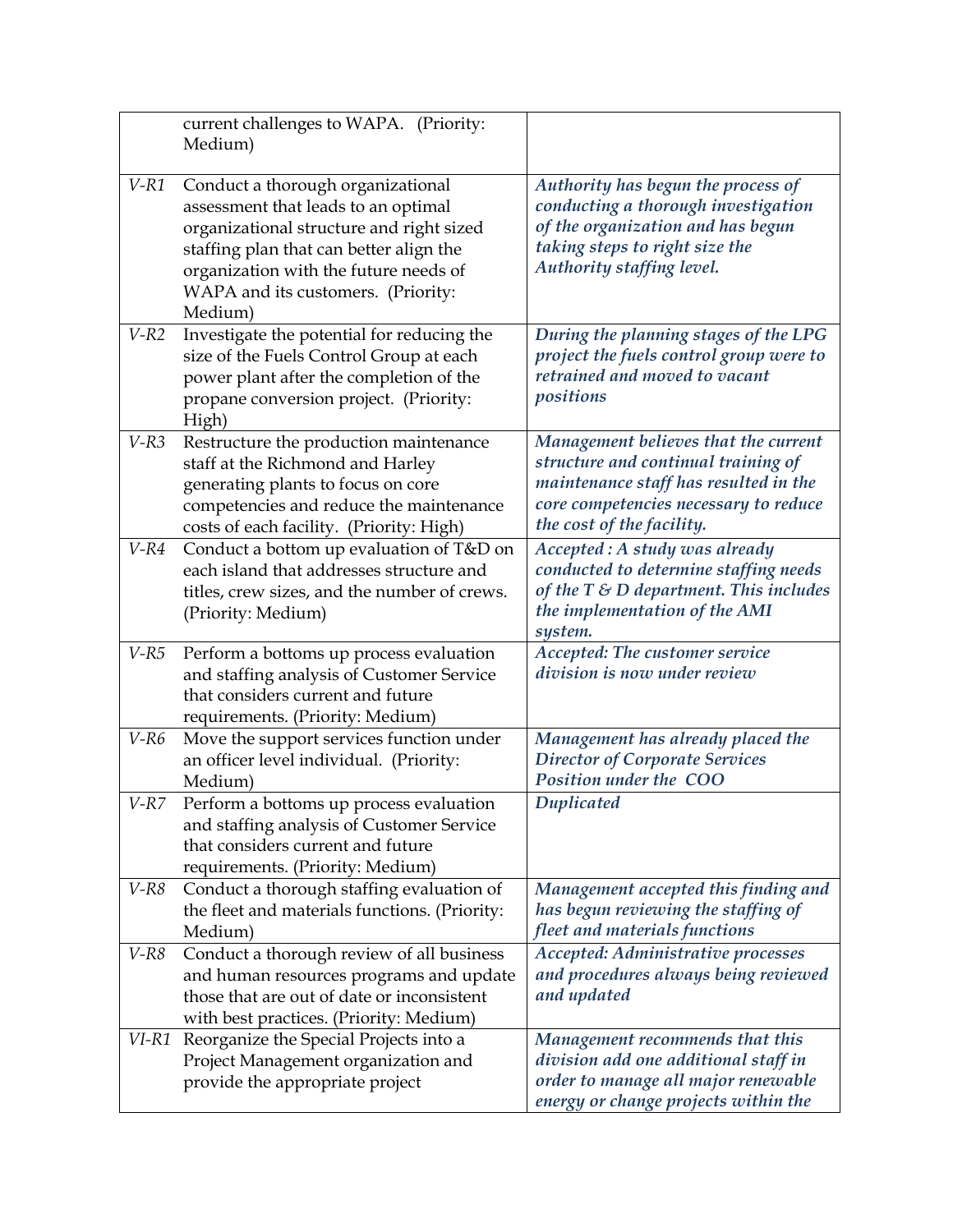| management tools to manage complex                 | Utility such as LPG, Solar, Wind, or                                      |
|----------------------------------------------------|---------------------------------------------------------------------------|
| multi-discipline projects. (Priority: High)        | <b>Administrative Buildings.</b>                                          |
| Review the schedule and progress on the<br>VI-R2   | This schedule is constantly reviewed.                                     |
| AMI implementation, and determine if the           | The Project is 65% completed                                              |
| current schedule is feasible. (Priority: Low)      |                                                                           |
| VI-R3 Ensure that the concerns with new system     | Systems are constantly reviewed and                                       |
| improvement related IT systems are                 | updated for all new technologies and                                      |
| properly addressed, by expanding the               | efficiencies                                                              |
| responsibility of the Information                  |                                                                           |
| Technology Organization. (Priority: Low)           |                                                                           |
| VII-R1 Create a position of Chief Water Operations | Management does not currently accept                                      |
| that reports directly to the Chief Executive       | or reject this recommendation but                                         |
| Officer, with direct control of water related      | continues to evaluate if the position is                                  |
| operations, capital projects, budgeting, and       | necessary. Currently the Water                                            |
| implementation of all strategies. (Priority:       | divisions report to the COO                                               |
| High)                                              |                                                                           |
| VII-R2 Conduct an independent study to             | Management has already reduced                                            |
| determine the risk to the RO system from           | staffing with regard to water                                             |
| hurricanes, the cost for backup using the          | production staff that were task with                                      |
| IDE's versus other options. The study              | operatizing the IDE's. As for the                                         |
| should explicitly address the savings that         | hurricane risk study the Authority,                                       |
| can be achieved by retiring the IDE's and          | based on the current contract with                                        |
| reducing staffing to the level needed post-        | Seven Seas, will discuss this                                             |
| IDE removal. (Priority: Low)                       | recommendation with the company to<br>determine of study is needed or has |
|                                                    | been already been conducted.                                              |
| VII-R3 Consider eliminating the Assistant          | Management continues to reviewing                                         |
| Superintendent positions as opportunities          | the plan for right sizing and                                             |
| occur. (Priority: Medium)                          | has not made a determination                                              |
|                                                    | on these positions                                                        |
| VII-R4 Perform a water loss audit in accordance    | Accepted: Business plans seeks to                                         |
| with IWA/AWWA methodologies                        | reduce losses through funding                                             |
| (International Water                               | replacement of aging infrastructure.                                      |
| <b>Association/American Water Works</b>            | Water operations staff has conducted                                      |
| Association) as part of its Water Loss             | a preliminary water loss analysis.                                        |
| Reduction Program. (Priority: High)                |                                                                           |
| VII-R5 WAPA should consider discontinuing          | Not Accepted: Management disagrees                                        |
| standpipe service or if the standpipe service      | and clearly understands Standpipe has                                     |
| is considered a vital community service,           | a critical need within the community                                      |
| find ways to reduce costs. (Priority: Low)         | to provide water and is a revenue                                         |
|                                                    | stream that is needed for the system.                                     |
| VII-R6 Delay the start of the proposed Nazareth    | <b>Not Accepted: Business Plan</b>                                        |
| Water Line Expansion until a major                 | determined this project is not feasible                                   |
| decision can be made regarding overall line        | at this time.                                                             |
| replacement, discolored water issues are           |                                                                           |
| completely resolved and better estimates on        |                                                                           |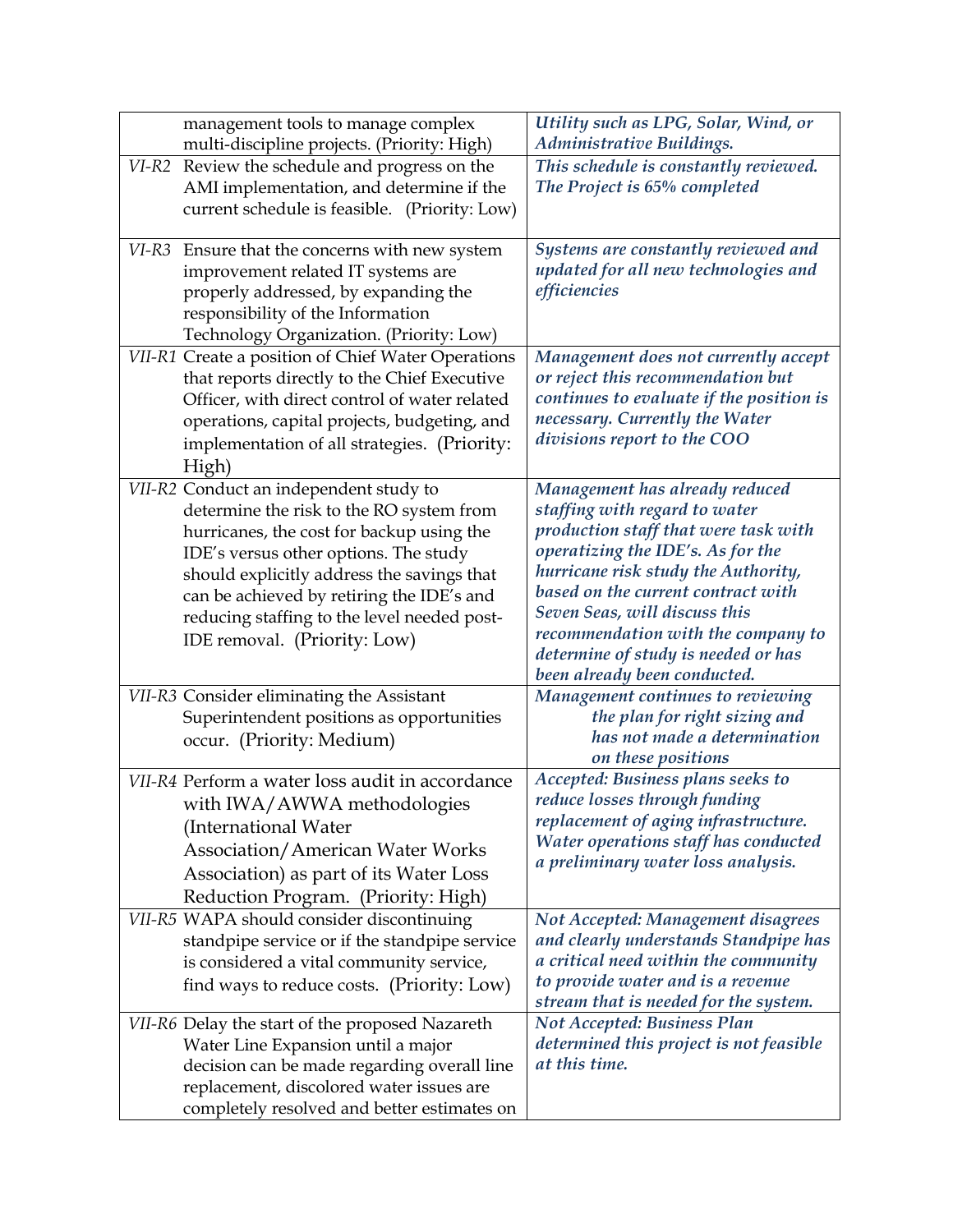| long-term water and electricity costs are                                         |                                                                            |
|-----------------------------------------------------------------------------------|----------------------------------------------------------------------------|
| known. (Priority: Medium)                                                         |                                                                            |
| VII-R7 Take steps with the appropriate legislative                                | <b>Accepted: The Authority is constantly</b>                               |
| body and regulators to implement a                                                | discussing the issue of customer                                           |
| monthly Base Facility Charge for its                                              | charge with legislators and regulators                                     |
| different classes of services. (Priority:                                         |                                                                            |
| Medium)                                                                           |                                                                            |
| VII-R8 Distinguish between water distribution                                     | Accepted: The business plan and                                            |
| upgrades and extensions and adopt                                                 | engineering addressed all CIP projects<br>and reviewed feasibility of each |
| associated funding policies. (Priority:                                           | project.                                                                   |
| Low)                                                                              |                                                                            |
| VII-R9 Perform an economic analysis to determine                                  | Management recommends the backup                                           |
| the need for the backup IDE's. (Priority:                                         | IDEs remain in place in the case of                                        |
| Low)                                                                              | emergency or in the event that the RO                                      |
|                                                                                   | plant fails to provide water.                                              |
| VIII-R1 Continue to inform the Legislature,                                       | <b>Accepted: The Authority is constantly</b>                               |
| Governor, and all stakeholders of the                                             | discussing outstanding receivables<br>with government and regulators.      |
| magnitude of the non-payment by the                                               |                                                                            |
| government agencies and its potential                                             |                                                                            |
| impact on the financial viability of WAPA.<br>(Priority: Medium) (Priority: High) |                                                                            |
| VIII-R2 Encourage the legislature to establish a                                  | <b>Single Payer fund was already</b>                                       |
| direct payment procedure for payment of                                           | established by law. Discussion with                                        |
| utility bills by government entities.                                             | current administration has resulted in                                     |
|                                                                                   | DOF requesting information to                                              |
|                                                                                   | implement the Single Payer Utility                                         |
|                                                                                   | Fund,                                                                      |
| VIII-R3 Seek approval, from the Legislature, for a                                | <b>Accepted: The Authority continues to</b>                                |
| monthly Base Facility Charge for its water                                        | contact the Legislature in regards to                                      |
| rates.                                                                            | obtaining the authority to implement                                       |
|                                                                                   | a customer charge for the water                                            |
|                                                                                   | system to help upgrade and maintain                                        |
|                                                                                   | the system.                                                                |
| VIII-R4Establish a vigorous marketing initiative to                               | Accepted: The Authority has begun the                                      |
| take advantage of its reduced rates and                                           | process through key accounts division                                      |
| develop increased electricity sales with pre-                                     | to review commercial and Large                                             |
| existing, existing and new commercial                                             | power customer needs. There are also                                       |
| customers. (Priority: Medium)                                                     | efforts to get back customers that have                                    |
|                                                                                   | left the system through the key<br>accounts division.                      |
| VIII-R5 Initiate a program to determine if WAPA                                   | <b>Accepted: Through Troubled accounts</b>                                 |
| is collecting all of the revenue to which it is                                   | policy old outstanding receivable are                                      |
| entitled and prepare a plan for                                                   | being collected.                                                           |
| remediation. (Priority: High)                                                     |                                                                            |
| VIII-R6 Calculate the actual cost to provide street                               | Accepted: The actual cost of                                               |
| lighting service and, if appropriate,                                             | streetlights has already been                                              |
|                                                                                   | calculated at 10.6 million dollars                                         |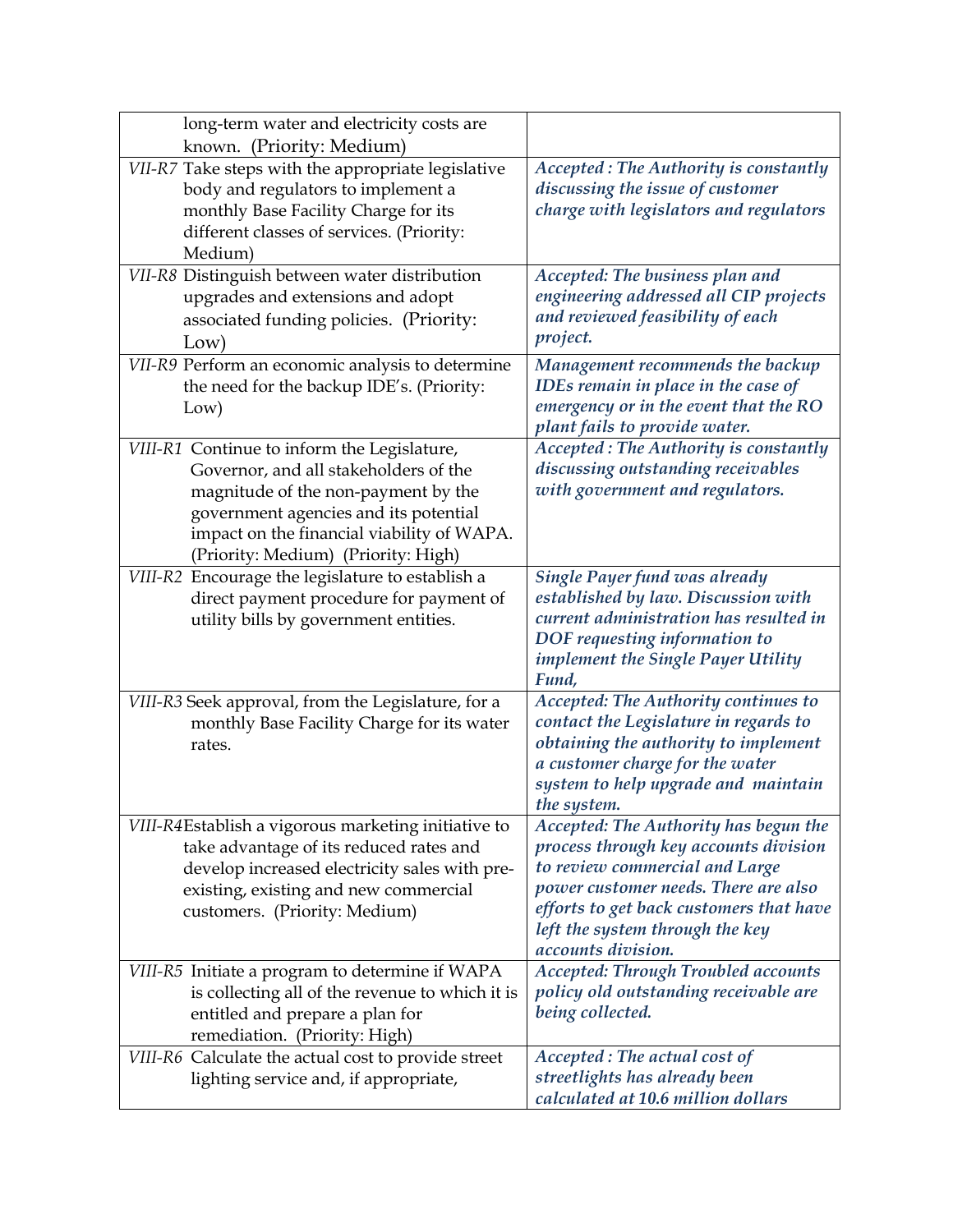# **C. ACTION PLAN BY RECOMMEDNATION**

The following are the actual action plans for each recommendation made, Vantage has bundled recommendations that would be done together or by the same team in groups in order to facilitate the presentation.

# **IP1 - STRATEGIC PLANNING**

#### **Recommendation – III-R1**

*III-R1* **Implement a comprehensive strategic planning process with fixed timing for updates, prioritization of initiatives, input from all stakeholders and which should be led by a full time, mid to senior level manager, with the use of outside expertise to facilitate. (Priority: High)**

**Prepare a new strategic plan by mid-2015.** While management has indicated its intent to update the strategic plan by mid-2015, Vantage re-iterates our concern that the strategic planning process needs to become institutionalized as an ongoing process of continuous improvement and risk management. Furthermore, annual strategic planning updates should become the prelude to the capital and expense budgeting and resource planning processes.

**Assign full time responsibility for the management of the planning process and performance monitoring for the 2014 -2015 Strategic Plan.** As far back as the 1996 Stone and Webster management audit and the 2002 Strategic Plan, there were recommendations that WAPA change its culture as to the way it plans and manages for the future. As a first step in this change process, we are recommending that strategic planning becomes institutionalized by allocating resources and assigning full time responsibility for strategic planning. This responsibility should extend well beyond the administration of the annual planning process, and include:

- Coordination with budget and finance to assure that strategic goals are properly funded.
- Assure that metrics are in place to monitor and control performance.
- To routinely report performance and non-compliance to executive management and the Board the strategic planning objectives.
	- o For high priority initiatives reporting should be at a minimum monthly.
	- o Significant deviations from the plan's objectives will necessitate a remedial action plan.
	- o Document in the budget process how individual major expenditures, capital improvements, and proposed staffing further the goals of the strategic plan.

**Assign a mid to senior level manager to be the project manager and champion for each strategic objective identified in the strategic plan.** It can be assumed that if an issue, whether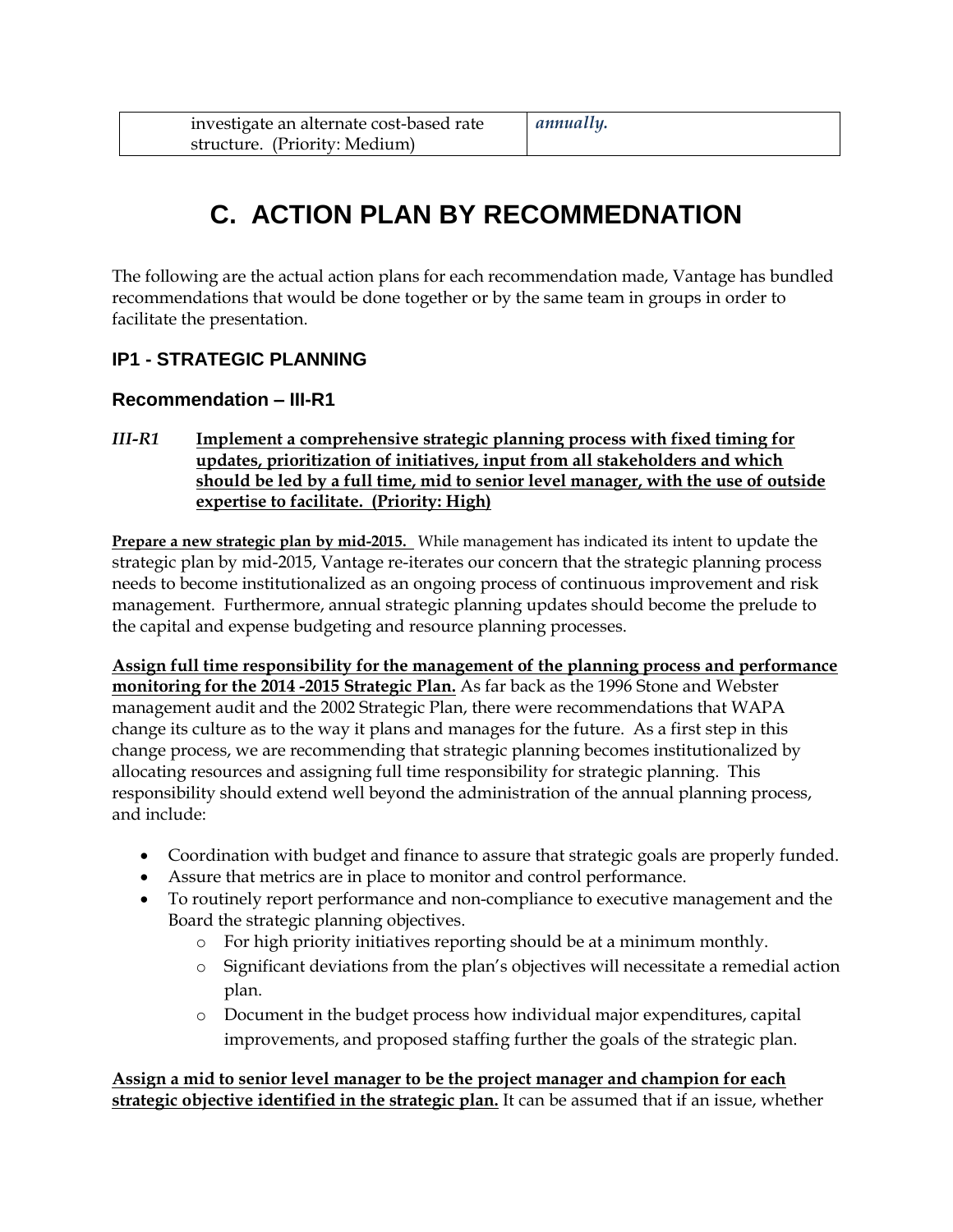viewed as a threat or opportunity for WAPA, is defined as a strategic goal, a manager will be assigned responsibility to manage all activities associated with its implementation and performance. Generally, the higher the priority the greater the need for a higher level of management oversight. This manager will work with the Strategic Planning manager to assure compliance to the established program and expected performance.

**Develop a process to rationally assign a priority ranking for all initiatives.** Based on Vantage's discussions with management, the Board and various stakeholders, it is likely that the 2014/2015 Strategic Plan will identify more than four strategic goals with ranging priority. As a means to differentiate the resource commitment among these objectives as conditions and events change, the Priority Ranking process will help management avoid a crisis management or knee-jerk reaction to emerging issues without assessing its impact on the strategic objectives. There are numerous ways to assign priority including both quantitative and qualitative assessment. While it is an inexact "science", the process by which risk probability and impact is derived helps management to consider, communicate and act upon each strategic goal in a rational manner.

**Invite input into the Strategic Planning process from a range of WAPA stakeholders.** While the Board and management must accept responsibility for the final product and its implementation, other stakeholders such as the Public Service Commission, consumer representatives and political representatives have a perspective and stake in WAPA's success. In isolation, WAPA management cannot fully assess the needs of its constituents and achieve their support unless the process is inclusive.

## **WAPA RESPONSE**

**Accepted: Strategic Plan is currently in the planning stages with the Vice Chair of the Governing Board assuming the lead on the project.**

# **ACTION OR IMPLEMENTATION STEPS**

Step 1 – Assign a full-time person to coordinate the Strategic Plan and other key planning initiatives that require focused oversight. This step is imperative because without full-time attention, the project may get sidetracked.

Step 2 – Assign a management team to be responsible for this overall effort.

Step 3 – Hire a third party consultant with expertise in developing utility strategic plans to act as a facilitator.

Step 4 – Prepare a list of stakeholders who have an interest and develop a working committee. As a minimum, the stakeholders should include the VIPSC, Legislature, Energy Board, environmental and customer groups.

Step 5 – Establish a formal schedule for development of the Strategic Plan, including internal and external meetings, dates for presentation to Senior WAPA management and for draft and final presentation to the Governing Board.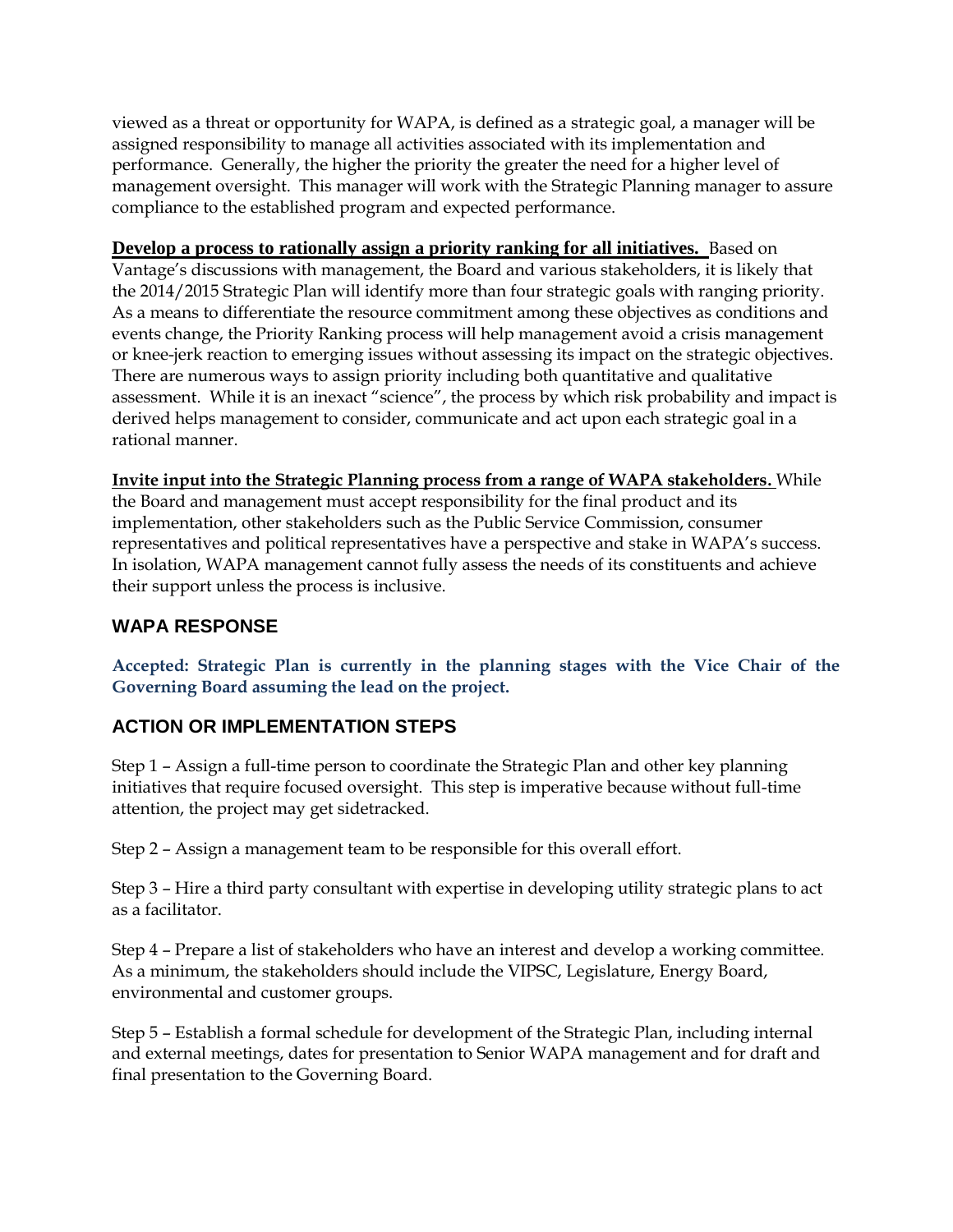Step 6 – Communicate the results of the Strategic Plan to all employees.

Step 7 – Have all department heads prepare operational plans in response.

# **COST BENEFIT**

While the actual cost benefit cannot be derived for this recommendation, the following comment can be made. The cost of a full time Strategic Planning Group with outside consultants should cost between \$200,000 and \$400,000 per year depending on the level of manager and the amount of outside consultant use. Benefits derive from a better focused use of both capital and operating resources as well as improved direction for management and staff. Finally all stakeholders and employees will have a better understanding of the issues facing WAPA and future plans to address the issues.

Anecdotally, the three major municipal bond credit rating agencies, have indicated that businesses with proactive strategic planning and enterprise risk management programs are considered less risky and thus justify a slightly higher long term bond rating, ceteris paribus. A single increase in bond rating can translate into a lower cost of debt over the life of the bonds. Even in today's market, a 20 year municipal bond can be 25 – 50 basis point lower (.25% - .5%) between an A and AA rating. Assuming the lower range, at \$300 million in long term debt, an improvement in rating can lower WAPA's annual interest charges by \$1 million.

# **WAPA INDIVIDUAL RESPONSIBLE**

#### **Joan Foy/Lorelei Farrington/Julio Rhymer**

# **EXPECTED COMPLETION DATE**

**June 2016**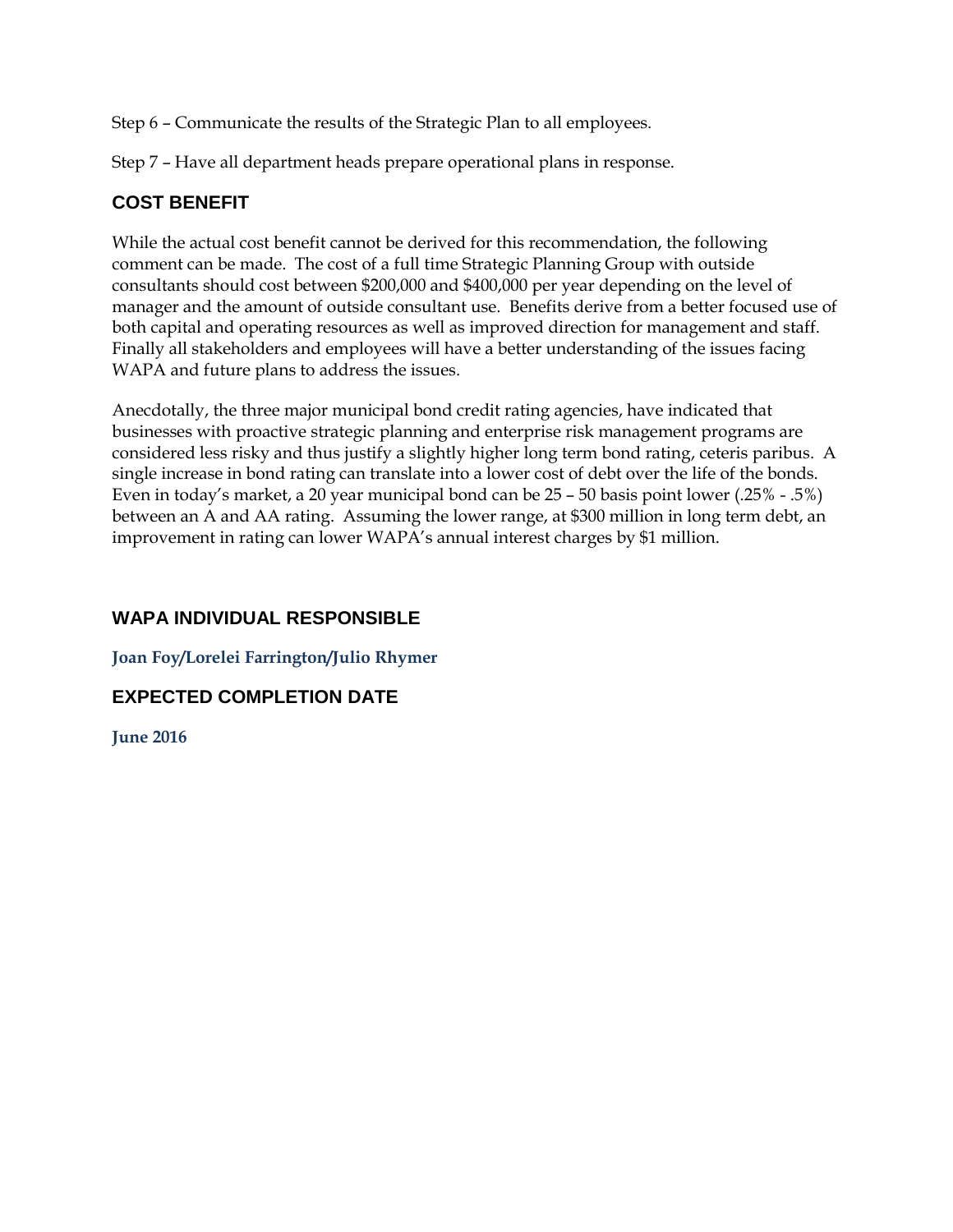#### **IP2 - GENERATION PLANNING**

#### **Recommendation - III-R2**

 $\overline{a}$ 

*III-R2* **Complete the IRP as defined, assuring input and oversight by both internal and external personnel, in order to assure that the results meet all needs of WAPA as defined in the original IRP proposal. Prior to, or in conjunction with the independent IRP complete American Society of Mechanical Engineers (ASME) performance test on each gas turbine, HRSG and steam turbine to determine baseline heat rates and turndown.an (Priority: High)**

As stated above, we applaud the move to a comprehensive IRP. However we believe it must include the following analysis to assure that it meets the needs of the Virgin Islands. Vantage also raises the concern that the current contract amount may not be adequate to conduct a comprehensive IRP.

- New generating units, of all sizes, that are not currently being used by WAPA should be considered. This includes Reciprocating Internal Combustion Engines (RICE) of sizes between 5MW and 25MW.
- Consideration to replacing all non-optimum, generating units should be considered irrespective of "stranded cost" concerns.
- Consider newly emerging storage systems, such as Lithium Storage systems which can cost on the order of \$1,000 per KW.<sup>1</sup>
- The potential savings in fuel, LPG or LNG, should be considered through the replacement of the fleet with RICE engines or other technology.
- The flexibility to accept all renewable sources, through a reasonable net metering program that currently exists, by using quick start, reliable technologies.
- Include discussions and informal buy-in from the PSC, the legislature and the EPA as part of the data collection and analysis process in order to assure that an optimum solution is not ignored because of outdated policies. Each party has a specified regulatory or legal responsibility in assuring the best outcomes.
- Consider alternate sites for new technologies, particularly on St. Croix where the current station is on one end of the island. Specifically, either this IRP or follow-up analysis related to system integrity should address a more diverse geographic location for new units.

<sup>&</sup>lt;sup>1</sup> / Activity in this area of battery storage is improving. A recent development can be found at [http://www.renewableenergyfocus.com/view/39883/nec-energy-solutions-to-install-energy-storage](http://www.renewableenergyfocus.com/view/39883/nec-energy-solutions-to-install-energy-storage-system-in-california/#.VAg1c1CZgGM.email)[system-in-california/#.VAg1c1CZgGM.email](http://www.renewableenergyfocus.com/view/39883/nec-energy-solutions-to-install-energy-storage-system-in-california/#.VAg1c1CZgGM.email) and a good resource to review is IRENA's "Electrify Storage and Renewables for Island Power – A Guide For Decision Makers"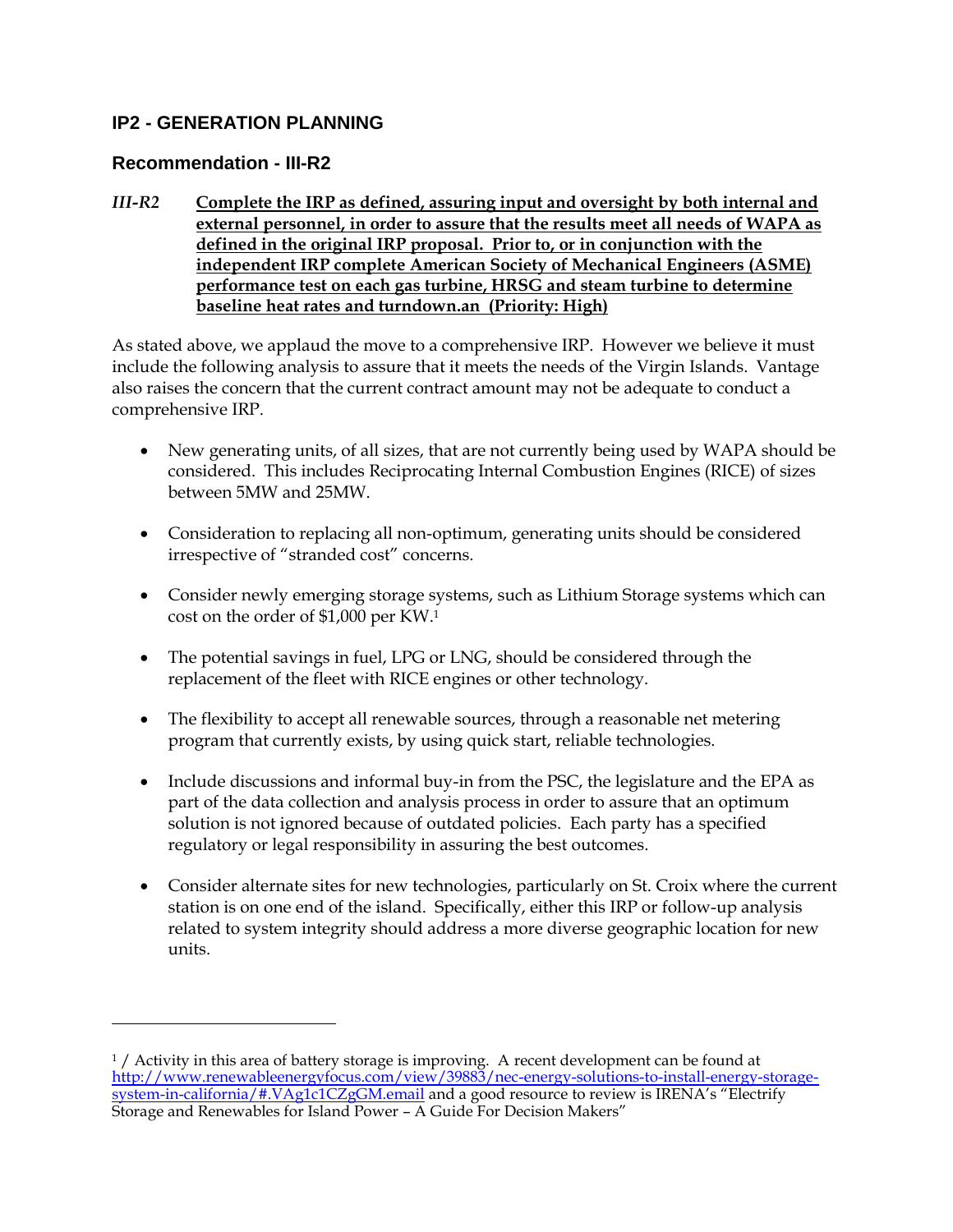- Complete the following American Society of Mechanical Engineers (ASME) performance test on each gas turbine, HRSG and steam turbine to establish a base-line heat balance and performance profile to support the dispatch ranking of each unit:
	- o Gas Turbines ASME Gas Turbine Performance Test Code PTC 22
	- o HRSG ASME HRSG Performance Test Code PTC 4.4
	- o Steam Turbine ASME Steam Turbine Performance Test Code PTC 6.6

#### **WAPA RESPONSE**

**Accepted – The IRP study has begun and will be completed by December of 2015.** 

#### **ACTION OR IMPLEMENTATION STEPS**

Step 1 – Hire IRP consultant – **Black and Veatch Hired**

Step 2 – Assign both an administrative and technical person to provide oversight on the project. **Project oversight – CFO – with Technical Staff – Assistant COO, T& D Director**

Step 3 – Assemble a Stakeholder Committee to review the IRP progress and results. The same group selected for the Strategic Plan would make sense since the IRP results would tie directly into it.

Step 4 – Review the consultant work plan to assure that all areas included in the RFP are being adequately addressed. (Vantage has a concern that the current contracted amount for this project may not be adequate to include all of the scope required.

Step 5 – Independent of the IRP, conduct the ASME tests specified above. Ideally the data from these tests should be available for the IRP team.

Step 6 – Provide draft results to Stakeholder Committee for review.

Step 7 – Complete the IRP, with its various alternatives and provide to the Governing Board and the Stakeholder Committee.

Step 8 – Prepare a new generation plan and present to the VIPSC, Government and the public.

#### **COST BENEFIT**

The cost of a proper IRP is about \$500,000 (this is well above the current contracted amount). The ASME tests will also cost \$300,000 to \$400,000 to compete. Benefits can be huge. We provide the actual estimate for savings from a modern fleet in recommendation III-R3 below.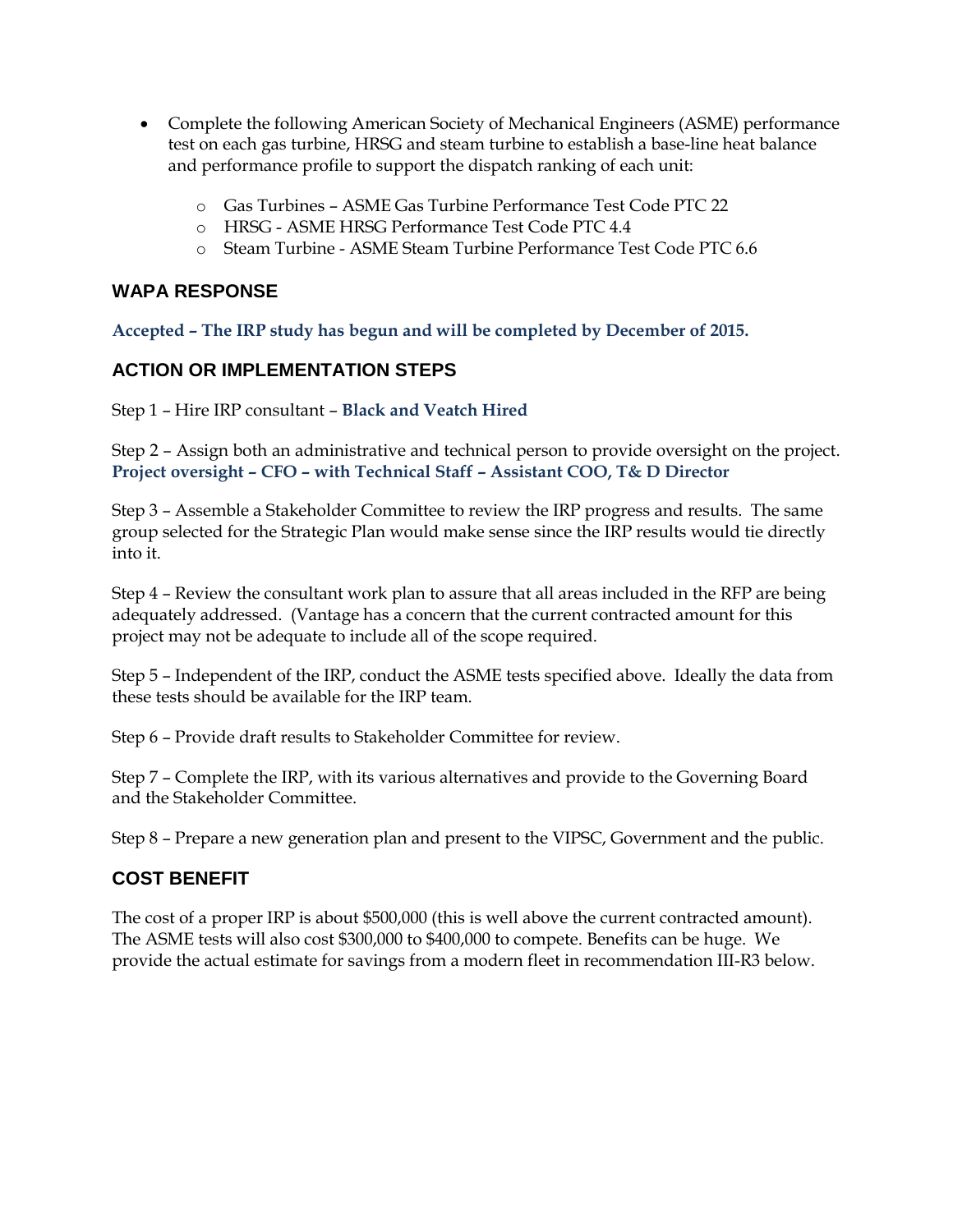#### **WAPA INDIVIDUAL RESPONSIBLE**

#### **JOAN FOY/AKEYLA CLARKE/JULIO RHYMER/COURY HODGE/CLINTON HEDRINGTON**

#### **EXPECTED COMPLETION DATE**

**August 2015**

#### **IP3 – GENERATION UPGRADES**

#### **Recommendation – III-R3, III-R4, IV-R1, VII-R9**

*III-R3* **Redevelop the generation fleet so as to meet four key objectives; (1) reliability as measured by Equivalent Forced Outage Rate (EFOR) and availability; (2) efficiency as measured by heat rate (BTU/KWH); (3) operational effectiveness as measured by optimal staffing, reasonable non-fuel O&M budget and comprehensive reporting and monitoring, and (4) organizational effectiveness through the retention of an experienced, senior officer to lead the changes. (Priority: High)**

This is the most significant and broadest recommendation in this report. It provides the mechanism for moving WAPA forward, shedding itself of past mistakes and developing a generating infrastructure that readily adopts to the changes being driven by conservation, renewables, and alternate fuel supplies.

The implementation of this recommendation starts with the strategic plan. A clear understanding, endorsed by the Governing Board, the VIPSC and the new government must drive the impetus for the changes. The IRP must be the technical backbone of the endeavor, providing details on technology, unit sizing and implementation economics.

A new senior manager is a necessity. Someone who has experience with a broad range of technologies, the management of new unit installation and who is not burdened by past decisions.

#### *III-R4* **Develop a comprehensive Root Cause Analysis program that includes the identification, tracking and correction the underlying cause of equipment problems and failures. (Priority: Medium)**

A Root Cause Analysis program seeks to identify the origin of a problem. It uses a specific set of steps, with associated tools, such as a Maintenance Management System to find the primary cause of the problem, which typically includes:

- Physical causes
- Human causes
- System or process causes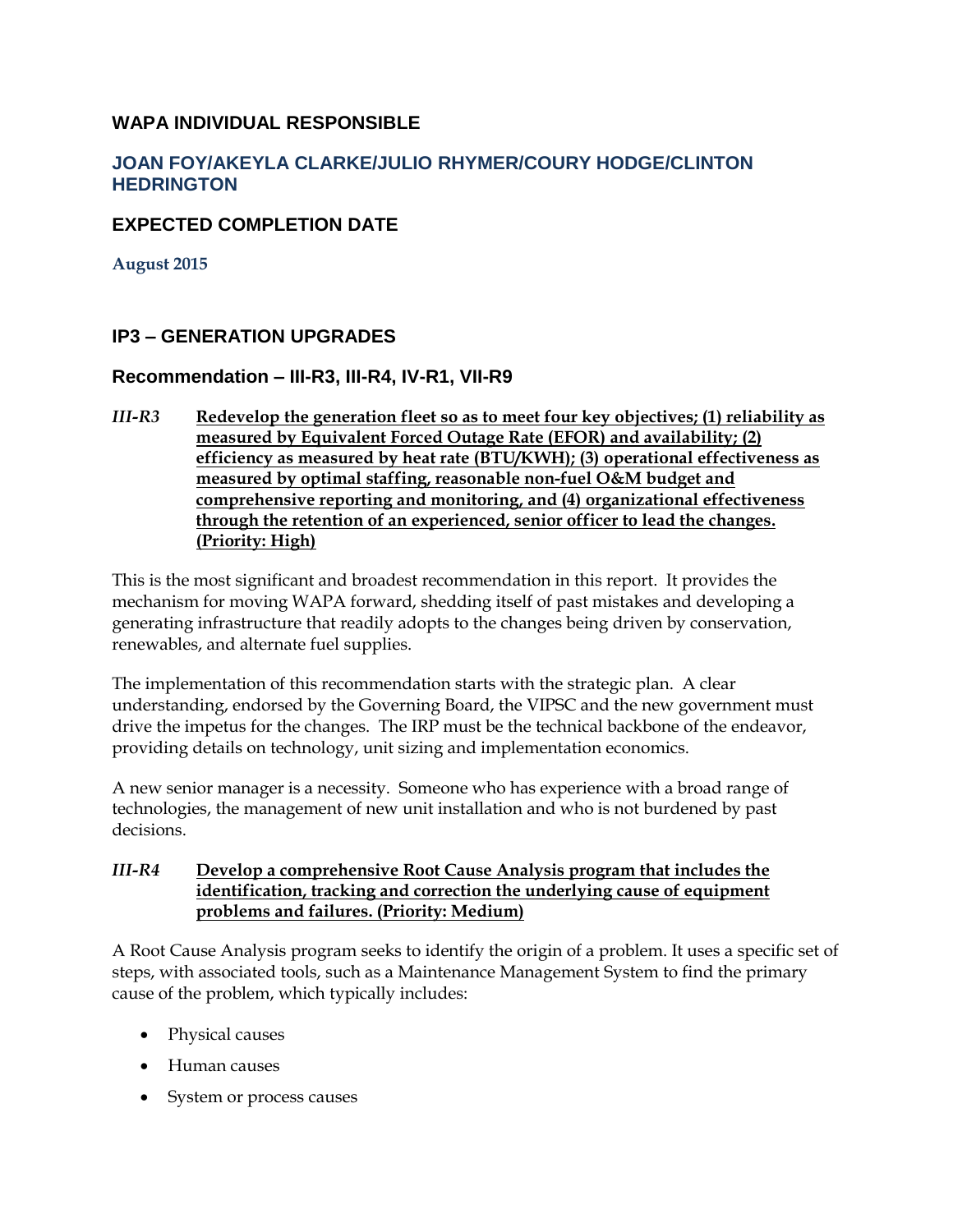An effective Root Cause Analysis program considers all three types of causes. It involves investigating the patterns of negative effects, finding hidden flaws in the system, and discovering specific actions that contributed to the problem. This often means that RCA reveals more than one root cause. A typical Root Cause Analysis program includes the following six steps:

- Define the problem.
- Collect the data on the maintenance management system (Maximo).
- Identify the causal factors (physical, human and/or system).
- Identify the root cause.
- Recommend and implement solution.
- Track and communicate results.

The implementation of a Root Cause Analysis program will directly impact the reliability and availability of the Richmond and Harley units.

#### *IV-R1* **Address the need for an experienced generation expert who can provide the management team and the plant team with the expertise needed in the upcoming years as WAPA makes its transition to new fuels, technology and the changing dynamics of renewable energy sources. (Priority: High)**

As stated above, while WAPA's management team is, in general, very skilled, it does not have the high level expertise it needs for the upcoming transition. We will discuss this issue in more detail later in the report, but believe this issue can be solved through the hiring of a single person or small team with the requisite expertise to provide sound advice to WAPA over the next five years. This recommendation is in contrast to the current plan for an Independent Advisory Contractor) that would provide extensive oversight and duplicative management function in the generating plants. Our review of this plan is discussed in the section under generation planning.

# *VII-R9* **Perform an economic analysis to determine the need for the backup IDE's. (Priority: Low)**

The analysis should consider O&M implications, the value of the space presently occupied by the IDEs, the lack of a stem source, and the ability to bring in skid mounted RO systems should a catastrophic failure occur to the existing RO equipment.

# **WAPA RESPONSE**

Through the IRP process the appropriate generation mix will be determined to provide optimal efficiency and reliability of not only the generation units but the transmission and distribution system.

After every outage a root cause analysis is conducted to determine cause of the outrage. The outage management system also provides an excellent tool to determine the cost and length of each outage.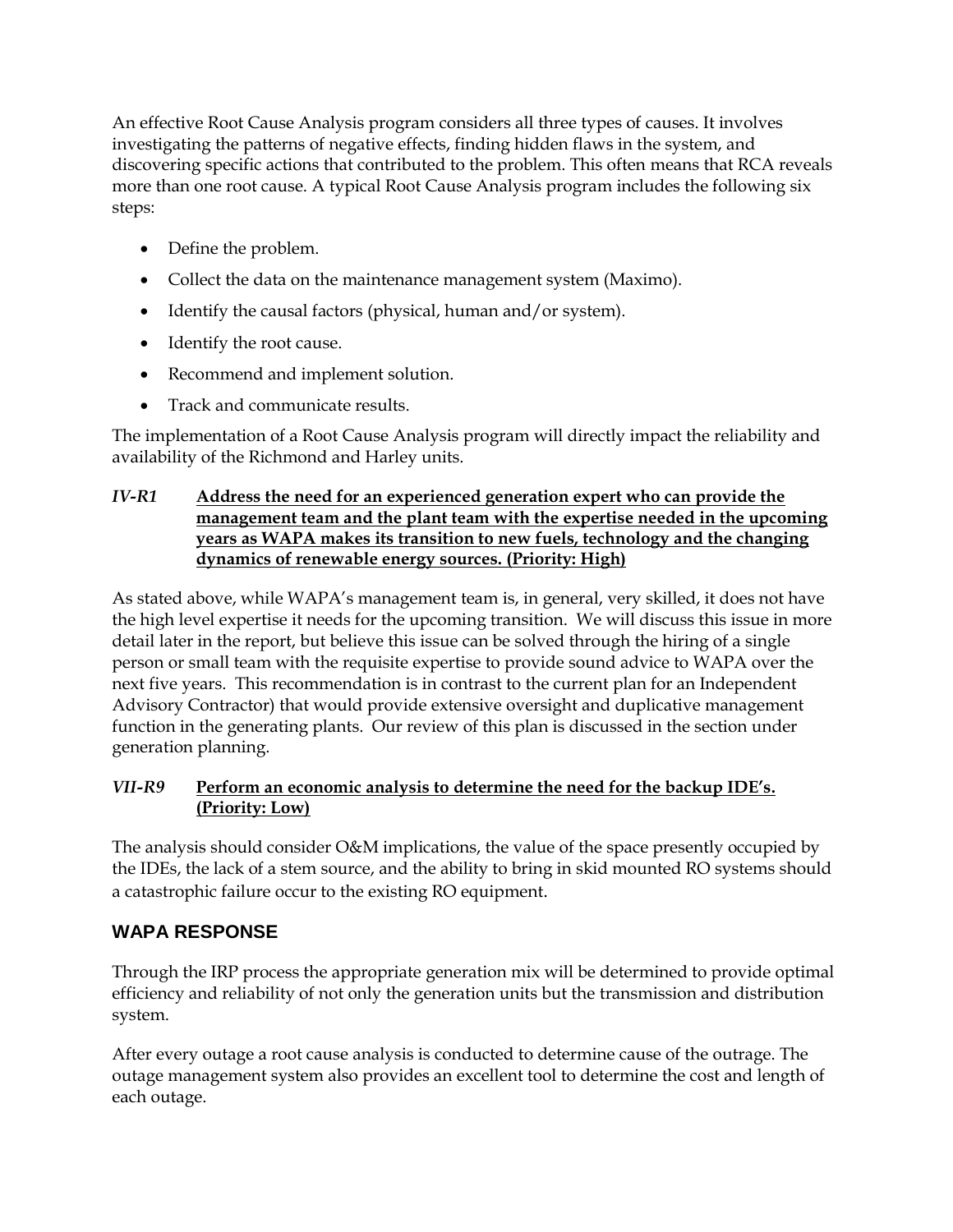The Authority management believes that the Authority has the personnel to efficiently and reliably manage and operate the plant facilities and future changes in technology and fuel types.

The Authority will meet with Seven Seas to discuss the risk factors associated with the loss of the ROs. Then we will assess the economic risk in conjunction with Seven Seas in the event of a natural disaster.

# **ACTION OR IMPLEMENTATION STEPS**

Step 1 – The first functional step required is the retention of an experienced senior manager with experience in a broad range of generation technologies, plant operations, reliability driven operations, as measured by Equivalent Forced Outage Rate (EFOR) and availability; efficiency as measured by heat rate (BTU/KWH); operational effectiveness as measured by optimal staffing, reasonable non-fuel O&M budget and comprehensive reporting and monitoring, and organizational effectiveness as measured by a high level of morale.

Step 2 – Using the information, analysis, and recommendations gained from the Strategic Plan, IRP, and ASME testing, formulate a comprehensive long-term generation plan that addresses the four objectives stated in the recommendation. This plan should include the following elements:

- 1. Identification of new generation technologies that meet the needs of WAPA.
- 2. An overall schedule for implementation.
- 3. A budget for each identifiable project.
- 4. A project schedule for each discrete construction project.
- 5. Development of RFPs for solicitation bids for new units.
- 6. Development of a review process and team for selecting winning technologies.

Step 3 – Prepare a plan for funding the projects.

Step 4 – Review staffing requirements in lieu of new operational profile, maintenance requirements.

Step 5 – Review requirements for training, stores, procedures, and all other support requirements.

Step 5 – Develop a comprehensive performance monitoring program that includes:

- 1. EFOR tracking.
- 2. Root cause analysis tracking.
- 3. Heat rate target and tracking program.
- 4. Operational effectiveness reviews that include evaluations of plant management teams, plant assessment's for safety, housekeeping, and compliance with regulatory requirements.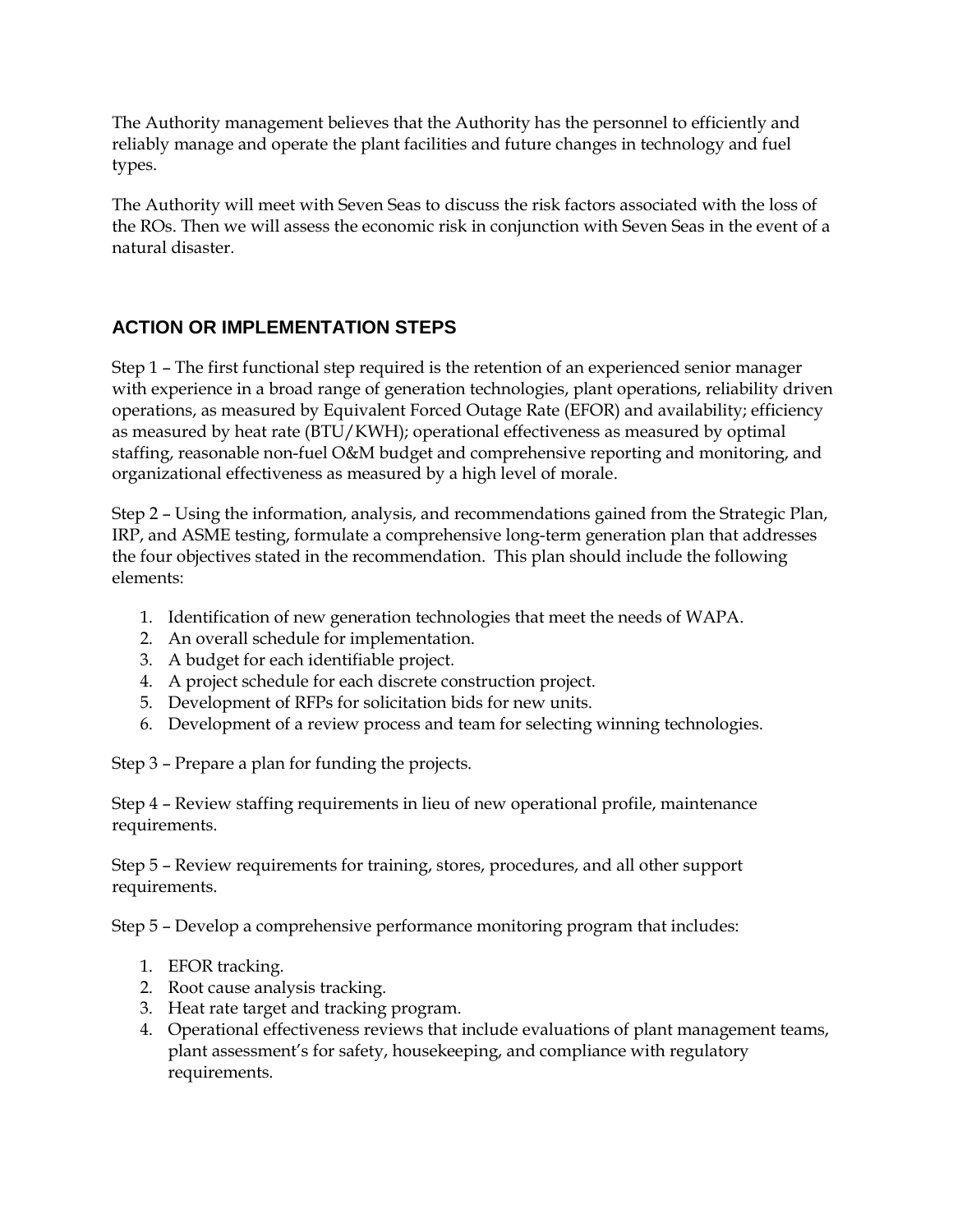Step 6 – Once decisions are made on technology, decide whether the spare IDE is needed, economic, or even functional given changes to the system.

# **COST BENEFIT**

Our analysis was based on data form the FY 2014 and completion of the draft report in September 2014. Therefore, it does not reflect the recent drop in oil prices. Given the uncertainty as to whether current prices will remain low, we believe the analysis is still valid.

# **Cost**

The basic cost will be for new generating units. Prices are typically advertised at about \$800 to \$1000 per kW installed. Given the increased cost of working in the Caribbean, we will use \$1,300 per kW and assume this includes spare parts, training and startup. On average the St Thomas, Harley Station had a peak load over the last four years of about 70 MW and the St. Croix, Richmond Station had an average peak of 48 kW. Therefore if we assume all base load is replaced and existing CTs are used for reserve margin, WAPA would need to purchase about 120 MW of generation at a cost of \$1,300 per kW for a total cost of \$156 million.

# **Savings**

While the primary savings is due to reduced fuel consumption due to improved heat rates, there are also other savings that cannot be easily quantified.

- 1. Assume that RICE units firing on LPG are added that total 80 MW (50mw for STT and 30mW for STX), with an installed cost \$1300 per kW. (This assumes a 30% adder for installation in USVI due to logistical issues.) This results in a cost of \$104 million for the new generation.)
- 2. This would permit normal operation of the system with the new RICE units and/or combined cycle units.
- 3. Heat rate savings would be based on a blend of new RICE units at about 8,000 Btu/kWh, combined cycle at about 11,000 Btu/kWh and simple cycle at about 14,000 Btu/kWh. Assuming a difference from a new system with an average of 9,000 Btu/kWh and the old system at 14,000 Btu/kWh, we achieve a 36% decrease in heat rate which results in a fuel savings of  $($125 \text{ mil} * 36\% = $45 \text{ million})$
- 4. In addition to heat rate savings, the new system would improve system reliability by permitting more cost effective spinning reserve and lower cost reserve alternatives.

# **WAPA INDIVIDUAL RESPONSIBLE**

**Vernon Alexander/Joan Foy**

# **EXPECTED COMPLETION DATE**

**December 2015 for decision on changes to the system**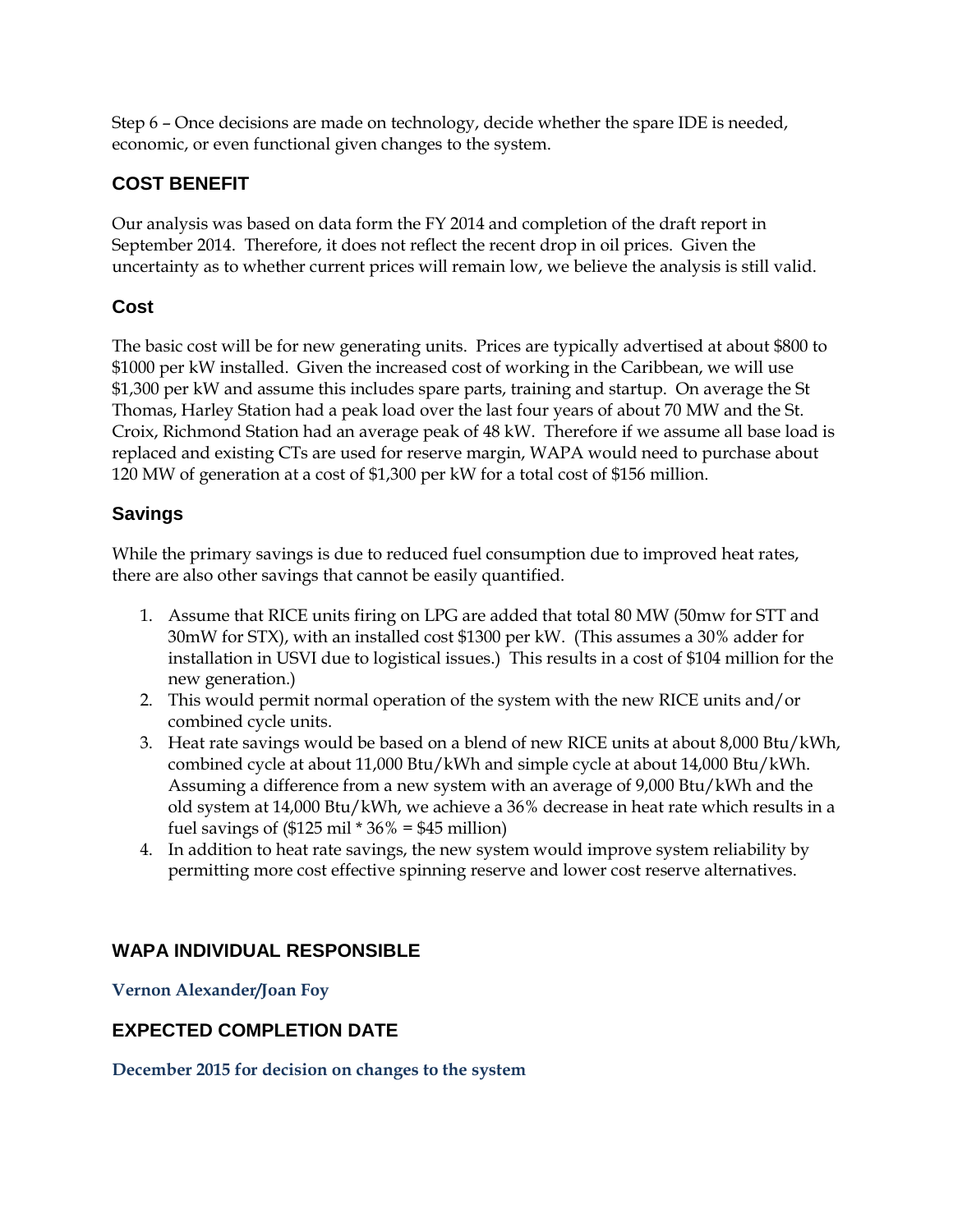#### **IP4 – BUDGETING**

#### **Recommendation – III-R5, III-R6**

#### **RECOMMENDATION –III-R5, III-R6**

#### *III-R5* **Prepare a revised 2015 Electric O&M Budget and a five year Capital Plan that reflects current data. (Priority: Medium)**

The 2015 Electric Budget was prepared with April 2014 data and does not account for the delay in the LPG project. The 5 year Capital plan is dated.

#### *III-R6* **Develop a more formal process for justification of capital projects and institute a feedback mechanism in which actual impacts or results of a capital project are measured afterwards relative to how they met the goals of the strategic plan. (Priority: Medium)**

It is of vital importance that capital spending have a strategic purpose that can then be measured to see how well it met its objectives. When reasons such as "Cut Cost" or "System Improvement" are used, the actual costs and improvements should be specified in the request. The sponsor of the project should then be required to measure the impact of the project once completed and report on the effectiveness.

#### **WAPA RESPONSE**

**The Authority currently has justification process for all capital projects that ranks projects by priority. The priority ranking is based on factors such as reliability and efficiency.**

#### **ACTION OR IMPLEMENTATION STEPS**

Step 1 – Establish a team to prepare the new O&&M and Capital budget

Step 2 – Develop a schedule, analytical criteria for decision on projects, and a review process.

Step 3 – Prepare draft budgets, compare to the results of the recent strategic plan, IRP, staffing studies and other analysis that affects both O&M and capital budgets.

Step 4 - Provide input to the rates and finance group so that long term plans can be developed.

Step 5 – Present to Management and the Governing Board.

#### **COST BENEFIT**

This can be prepared with internal staff, so there should be no incremental cost.

Savings accrue from better use of capital and avoiding the need for funding certain projects.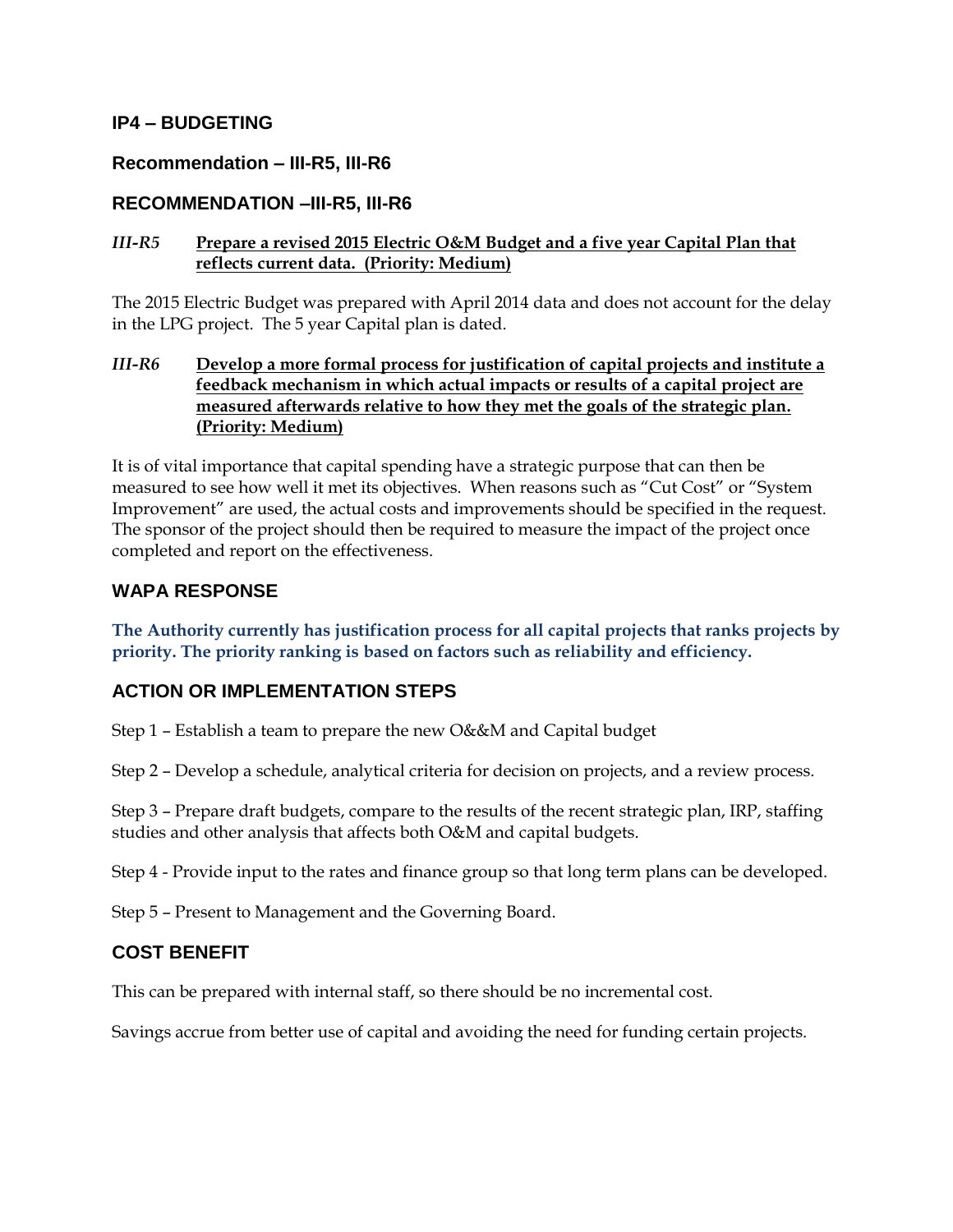# **WAPA INDIVIDUAL RESPONSIBLE**

#### **Julio Rhymer**

#### **EXPECTED COMPLETION DATE**

**September 2015**

#### **IP5 – EXECUTIVE ORGANIZATION**

#### **Recommendation – IV-R2, V-R1**

#### *IV-R2* **Develop a senior management organization that reflects functional reporting relationships, a reasonable span of control, minimal layers, and the recognition of current challenges to WAPA. (Priority: Medium)**

The current organization for the senior management team is provided in Chapter 2 and shows the large number of direct reports, as well as isolation of some important departments that are facing critical issues. Vantage believes that the Governing Board and the Chief Executive Officer should take a long and hard look at organizational structure, the employees that fill this structure, and the specific expectations of every employee there. Earlier in the report we discuss the need to develop and implement strategic, resource and financial planning tools that will provide a roadmap for management to work toward. Below we offer our guidance as to how the senior management structure should look, with some comments on the expectations of the managers in those roles.

Span of Control – Reduce the number of direct reports. Typically a CEO will have five to eight major departments reporting to the position, with an additional one or two advisory reports. Currently the CEO has the following direct reports:

- **Chief Financial Officer** Currently responsible for accounting, cash management, grants/grant administration, and customer service. (Currently Customer service reports here, but may be moved to an operational area later as the AMI changes stabilize.)
- **Chief Operating Officer**  Currently responsible for power plants and water production and distribution.
- **Director of Transmission and Distribution –** Responsible for system planning, substation maintenance, line department and meter testing.
- **Chief Information Officer** Limited to corporate IT issues only.
- **•** Director of Human Resources Personnel and Safety.
- **General Counsel**  Internal and external legal services.
- **Director of Corporate Communications** Responsible for coordination of external and internal communications.
- **Director of Special Projects**  Responsible for large projects.
- **Manager Internal Audit**–Reports administratively to CEO and functionally to the Governing Board.

Based on our experience within the utility industry, and more specifically, our understanding of the challenges WAPA is currently facing, we recommend some changes to this organization.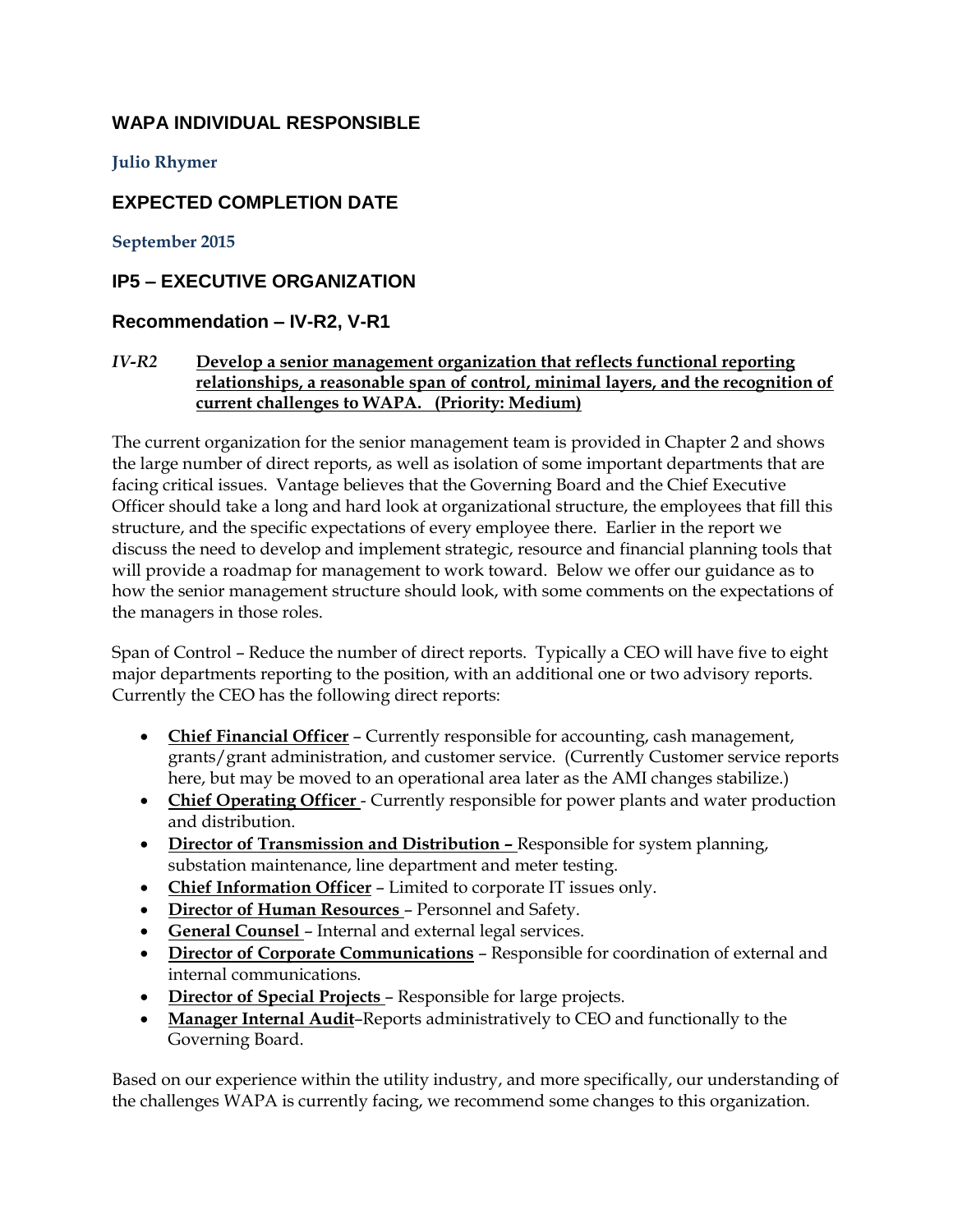The purpose of the changes is to permit the CEO to focus and interact with the department heads who are dealing with critical issues, to provide a higher level of input to the CEO of some key departments and to provide the level of professional oversight other groups need. Our proposal would include:

- **Chief Financial Officer**: Responsibilities would include all aspects of financial operations and management. This would permit the CFO to focus on the financial health of WAPA, its need to prepare accurate and timely budgets and financial forecasts, direct revenue collection, interact with rating agencies and financial institutions, and to work with both the PSC and VI Government to institute sound rates and tariffs. The Customer Service Department should ultimately be moved out of this group. If it is moved, it probably should report to the CAO.
- **Chief of Electrical Operations**: Currently these two departments operated under separate managers. However, the power generation, T&D, engineering, and probably AMI will be working as integrated operational components in the future. WAPA will be forced to utilize its own generation, increasing levels of both WAPA owned and independent renewable resources, a T&D system that is managed at both plant and distribution end by a SCADA system and monitored by an Outage Management System (OMS) while utilizing the AMI system for real time feedback on system status. The Chief of Electrical Operations will be the single person responsible for assuring that all of the new technologies, fuel sources, information data flow and most importantly customer operational expectations are met.
- **Chief of Water Operations** Currently the water system is treated based on the old structure in which the power plant produced water and the distribution department tried to deliver as much as possible. With supply now provided by the Seven Seas contract through a Reverse Osmosis (RO) system, the link to the power plant is effectively severed. (Note, later in the report we suggest that the existing IDE systems be retired.) The water operations at WAPA are small in comparison to the electric, but just as important to the health and economic success of the Virgin Islands. The water production problem has been solved, but the need to replace the old, leaking and constrained infrastructure must be addressed at a high level. The new Chief of Water Operations would be the champion of the many changes that need to take place, reporting directly to the CEO and with clear, focused and undivided responsibilities.
- **Chief Administrative Officer** There are a number of administrative and support functions within any utility that are important, need strategic and tactical direction, and strong, focused leadership. The Chief Administrative Officer would provide the high level leadership needed as WAPA goes through this transition period and relive the CEO of direct day to day responsibility. Vantage suggests that Human Resources, Information Technology, Communications, Safety, Security, Procurement and Warehousing and Fleet Management all report through this position. These are important departments and need direct, full time leadership. It also allows more direct focus on the analysis and transformation that we are proposing in several of the support services areas.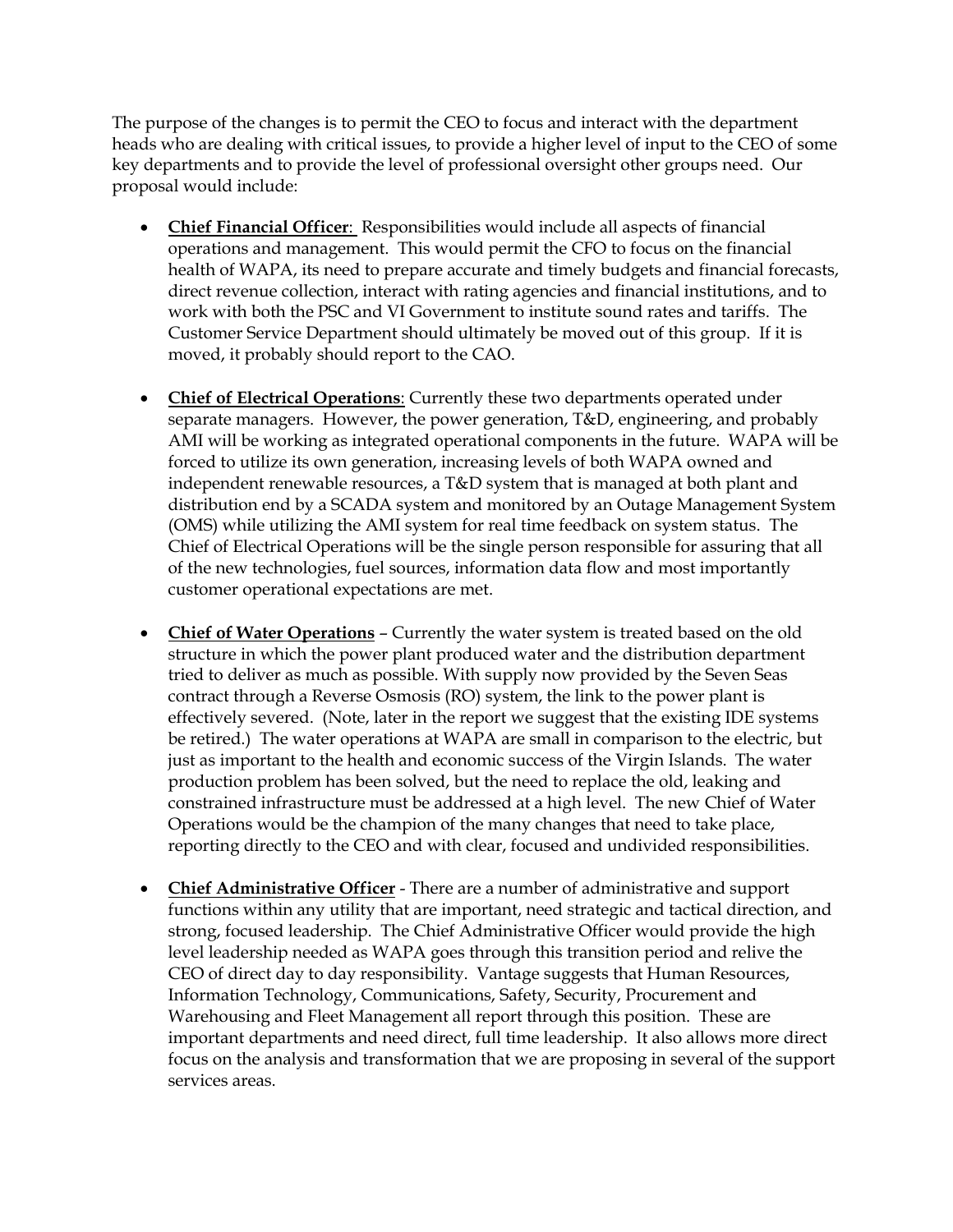- **Chief Project Management Officer** Currently there is a Director of Special Projects with a very small team, limited resources and tools. WAPA is facing a huge task of completing a number of large, high cost projects on a tight integrated schedule that must be coordinated and successful if WAPA is to conquer its challenges. The LPG project has already been delayed and its successful completion is the linchpin to WAPA's future. The refurbishment of the power plants, conversion to LPG of its units and the installation of new technologies will take a significant level of project management that should not be placed on the shoulders of the current power plant management team. The completion of the Maximo MMS, AMI, OMS, and integration of SCADA are all key projects require significant oversight. Finally, the water system on St. Croix and St. Thomas are in dire need of replacement and expansion. This will be an expensive and difficult project and will need very strong project management support. This department requires a senior level manager with broad knowledge of WAPA as well as its contracting and procurement methods.
- **Chief Legal Counsel** This is a support department to the CEO and needs direct reporting.
- **Internal Audit Manager** The Internal Audit Department's integrity is dependent upon their absolute independence from all influence. The department must be assured of the ability to audit and report on sensitive and often provocative topics without fear of intervention by senior management. Therefore, this important function must report directly to the Governing Board.

#### *V-R1* **Conduct a thorough organizational assessment that leads to an optimal organizational structure and right sized staffing plan that can better align the organization with the future needs of WAPA and its customers. (Priority: Medium)**

While the full assessment will take time to complete, WAPA does have the ability to realign its senior team and the high level organizational structure immediately. Using the analysis we provide and the descriptions of roles and responsibilities as the basis for job titles, a proposed high level organizational structure that allows for improved lines of communication and functional area efficiencies should result:

# **WAPA RESPONSE**

**The Authority has already implemented several organizational changes to optimize the effectiveness and efficiencies of the organization.**

# **ACTION OR IMPLEMENTATION STEPS**

Step 1 – Prepare a simple analysis that describes the current interaction between the CEO and all direct reports. This should be done with a facilitator who can detail the level of interaction, the importance of those interactions, the consequences of having more or less time available to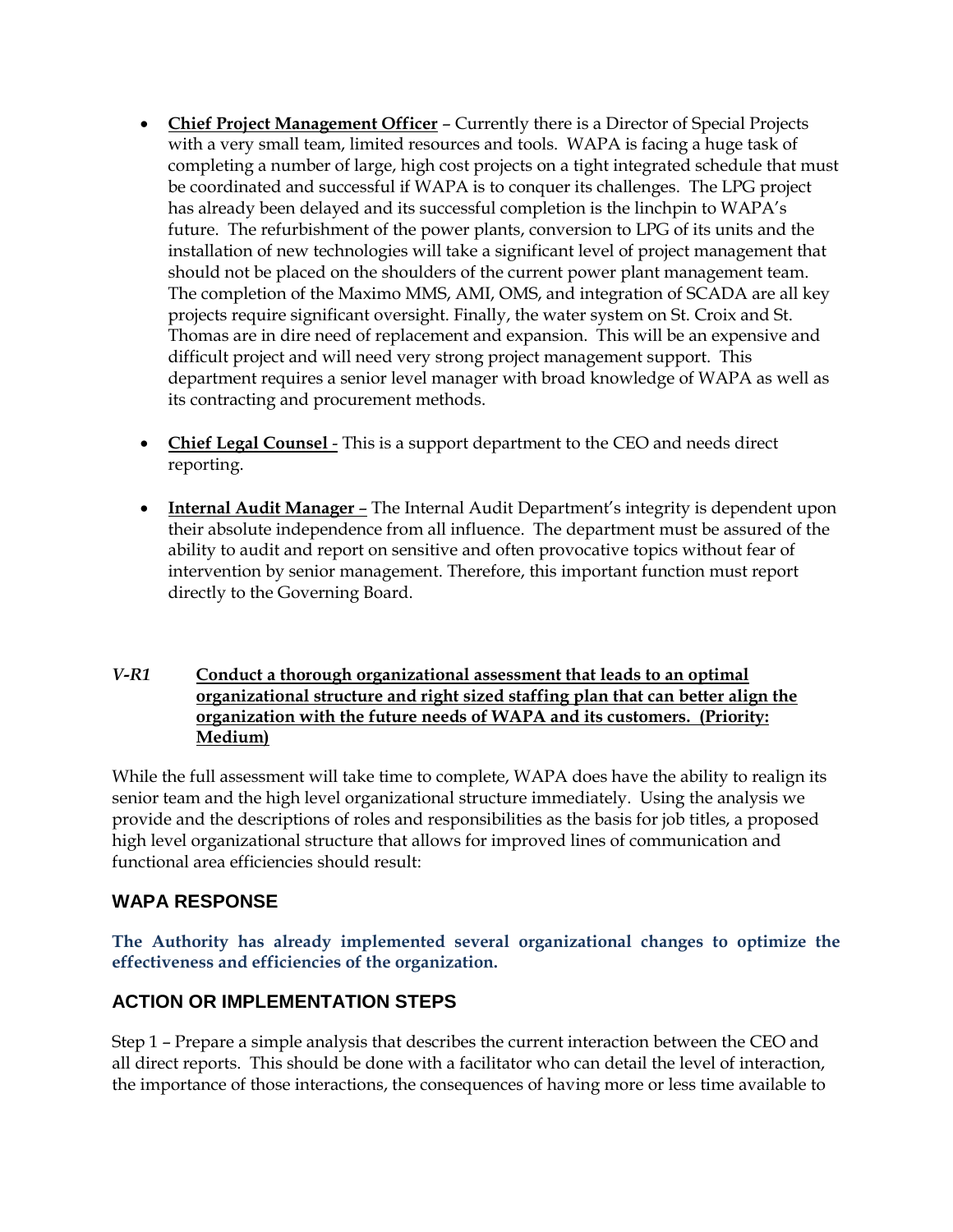address key issues. This document serves as a guide in deciding what functions should report directly to the CEO and those that should be managed at a lower level.

Step 2 – Consider alternate organizations, taking into account the need to focus on major issues while other issues are left to other reports. Weigh the impact or importance of issues each group faces in allotting valuable CEO time.

Step 3 – Prepare a reporting structure that assures the CEO gets all information needed on a timely basis. A daily and weekly "dash board" report should provide on the fly data, and regularly scheduled meeting with fixed agendas and reports should provide detail. The balance of meeting should be ad hoc and based on emerging issues.

Step 4 – Codify the new structure in new formal job descriptions, required competencies, experiential and educational requirements, etc. Align those with compensation, internal succession and talent development programs. Revise all necessary Company documentation, policies, procedures, etc. as required.

# **COST BENEFIT**

The costs for a restructuring would range between \$50,000 - \$150,000 depending upon the level of consultant support required. The timing of this initiative will coincide with the HR reviews detailed in section IP8 below for an effective integration and cost savings.

# **WAPA INDIVIDUAL RESPONSIBLE**

**Hugo Hodge/Denise Nibbs**

# **EXPECTED COMPLETION DATE**

**September 2015**

# **IP6 – GENERATING PLANT STAFFING**

# **Recommendation – V-R2, V-R3, V-R4**

#### *V-R2* **Investigate the potential for reducing the size of the Fuels Control Group at each power plant after the completion of the propane conversion project. (Priority: High)**

Once the LPG project is completed, the work requirements for the fuels group should be investigated for possible adjustments.

#### *V-R3* **Restructure the production maintenance staff at the Richmond and Harley generating plants to focus on core competencies and reduce the maintenance costs of each facility. (Priority: High)**

Typically an organization design and right sizing study is required to assure that the plant operation and maintenance processes are analyzed and mapped to maximize the effectiveness of the recent installed technology enablers (i.e. distributed control system, maintenance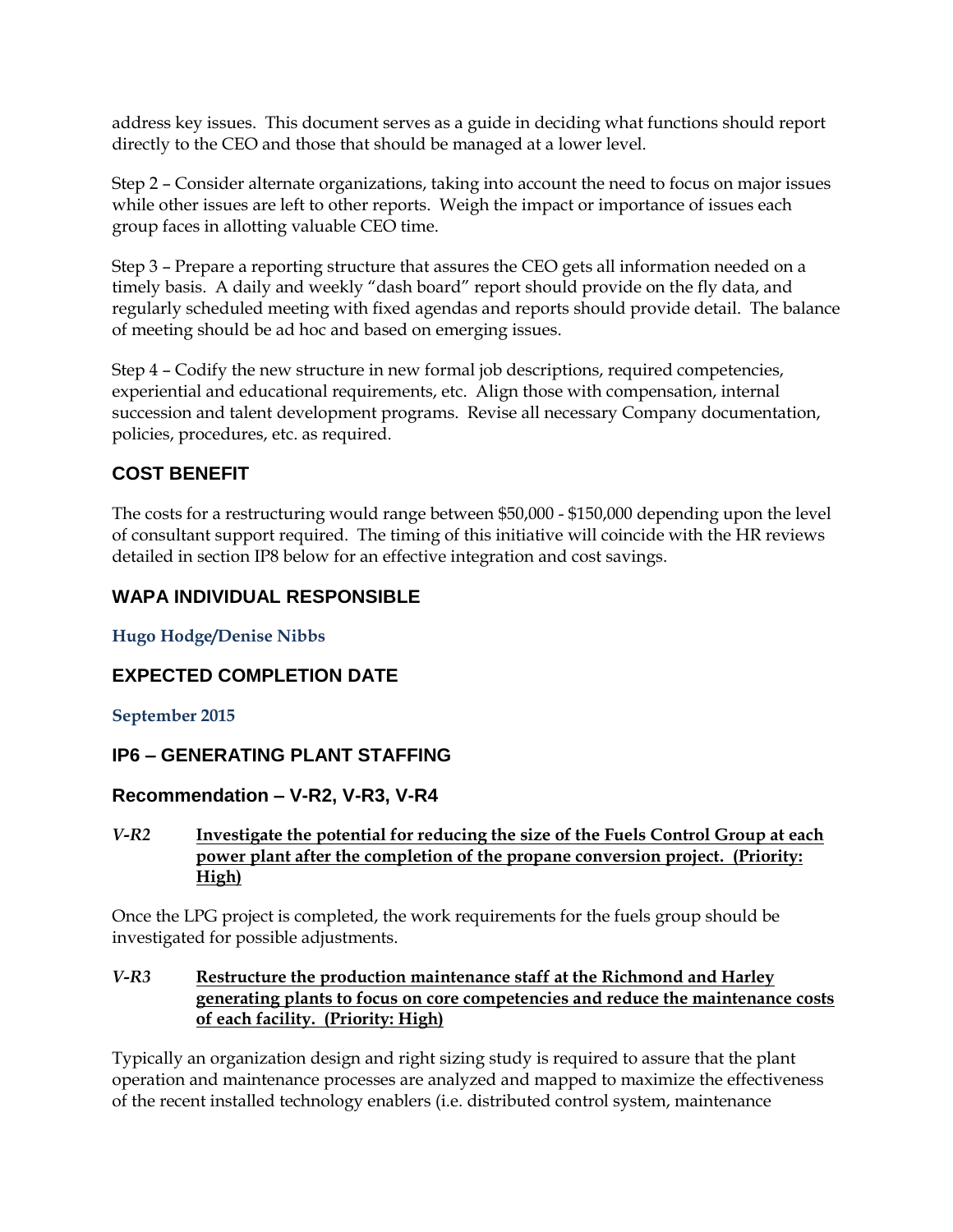management system, GE Mark IV turbine controls, automatic voltage regulator) are deployed to support these processes.

Develop contractual agreements or master service agreements with select major equipment vendors (i.e. turbine/generator, transformer, pump, valve) service organizations. In addition, seek to outsource the following non-core functions:

- Welding
- Pipe fitting
- Insulating
- Painting
- Structural construction
- Mechanical construction
- Electrical construction
- Facilities maintenance

The realignment of the Richmond and Harley maintenance department, as detailed on the following plant staffing summaries would result in a reduction of 36 positions for both plants. The majority of the WAPA reductions are associated with the outsourcing of non-core competency activities to local vendors, which would be at a significantly lower cost.

# **WAPA RESPONSE**

**The Authority has assembled a committee that consists of the COO, CFO and HR Director to review the organization and each division to determine the needs of the organization. Through the planning process of the LPG project it was decided that the members of the fuel controls group will be trained and placed in vacant positions throughout the organization.** 

# **ACTION OR IMPLEMENTATION STEPS**

Step 1 – Assemble a team that includes representatives from management at each plant, (perhaps a union representative from each plant), the HR Department, the Strategic Planning group and finance. The team should understand that its goal is to develop recommendations for a bottoms up staffing plan that considers all new technology, typical staffing for similar units, any unique characteristics of the Virgin Islands, and the managements desire to operate in a safe, efficient and responsible manner.

Step 2 – Immediately eliminate those positons that are clearly not required anymore. These include those associated with the IDE operations.

Step 3 – Conduct an industry wide analysis of how utilities are staffing similar power plants. Identify specific vulnerabilities that must be addressed in the Virgin Islands.

Step 3 - Once the IRP and new generation plan is completed, a compete reassessment of staffing will be required. New technologies require much less maintenance. Further, WAPA already has too many employees in positions that are no longer needed.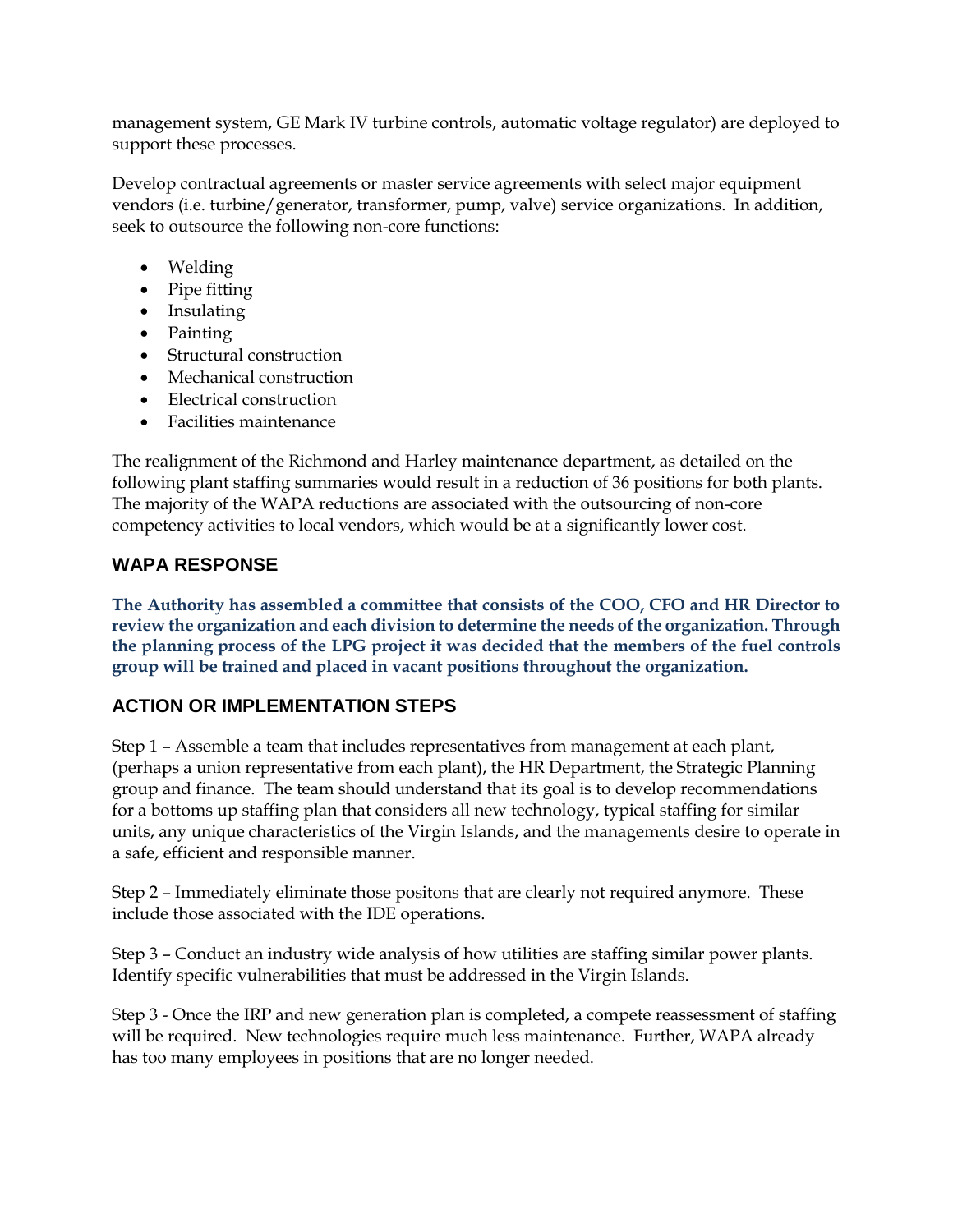# **COST BENEFIT**

The preliminary analysis in the Vantage report projects 17 reductions at Richmond and 19 reductions at Harley. Assuming \$75,000 per employee the immediate savings would be \$2.7 million.

#### **WAPA INDIVIDUAL RESPONSIBLE**

**Julio Rhymer/Gregory Rhymer, Denise Nibbs/ Kevin Smalls/Ira Bowry/John Woodson**

# **EXPECTED COMPLETION DATE**

**December 2015**

# **IP7 – T&D AND CUSTOMER SERVICE STAFFING**

#### **Recommendation – V-R4, V-R5, V-R6**

#### *V-R1* **Conduct a bottom up evaluation of T&D on each island that addresses structure and titles, crew sizes, and the number of crews. (Priority: Medium)**

While our audit did not do an in-depth analysis of T&D organization, there appear to be enough inconsistencies that an in-depth, bottoms up analysis is warranted. It is our understanding that new vehicles are scheduled for purchase over the next few years. Given the new vehicles, the new Outage Management System, better communication, SCADA and other technologies, a better structure and workforce size may be appropriate

#### *V-R5* **Perform a bottoms up process evaluation and staffing analysis of Customer Service that considers current and future requirements. (Priority: Medium)**

While we have recognized the need for this evaluation approach throughout WAPA, there are several factors that we wish to call out for specific inclusion in the customer service review. These include:

- Consider the workload changes that will occur as a result of AMI with particular attention to the timing of the changes. This will include the elimination of meter reading routes but must also consider the need to maintain the new devices.
- Develop a strategy with goals and objectives for moving additional customers away from in-person cash payments to direct pay, increased use of payment locations and the use of the new kiosks.
- Consider additional cross training of customer service reps and utilize teams on a WAPA rather than island by island basis. This may require additional phone lines especially on St. Croix but this is a minimal cost.
- Better utilize inter-island transportation. Customer Service representatives, meter readers and revenue protection personnel can be shuttled to separate islands to meet work peaks and valleys if the work load and work force is viewed as a WAPA team rather than an Island work group. Transportation between St. Thomas and St. John is inexpensive and quick. Air travel between St. Thomas and the other islands is more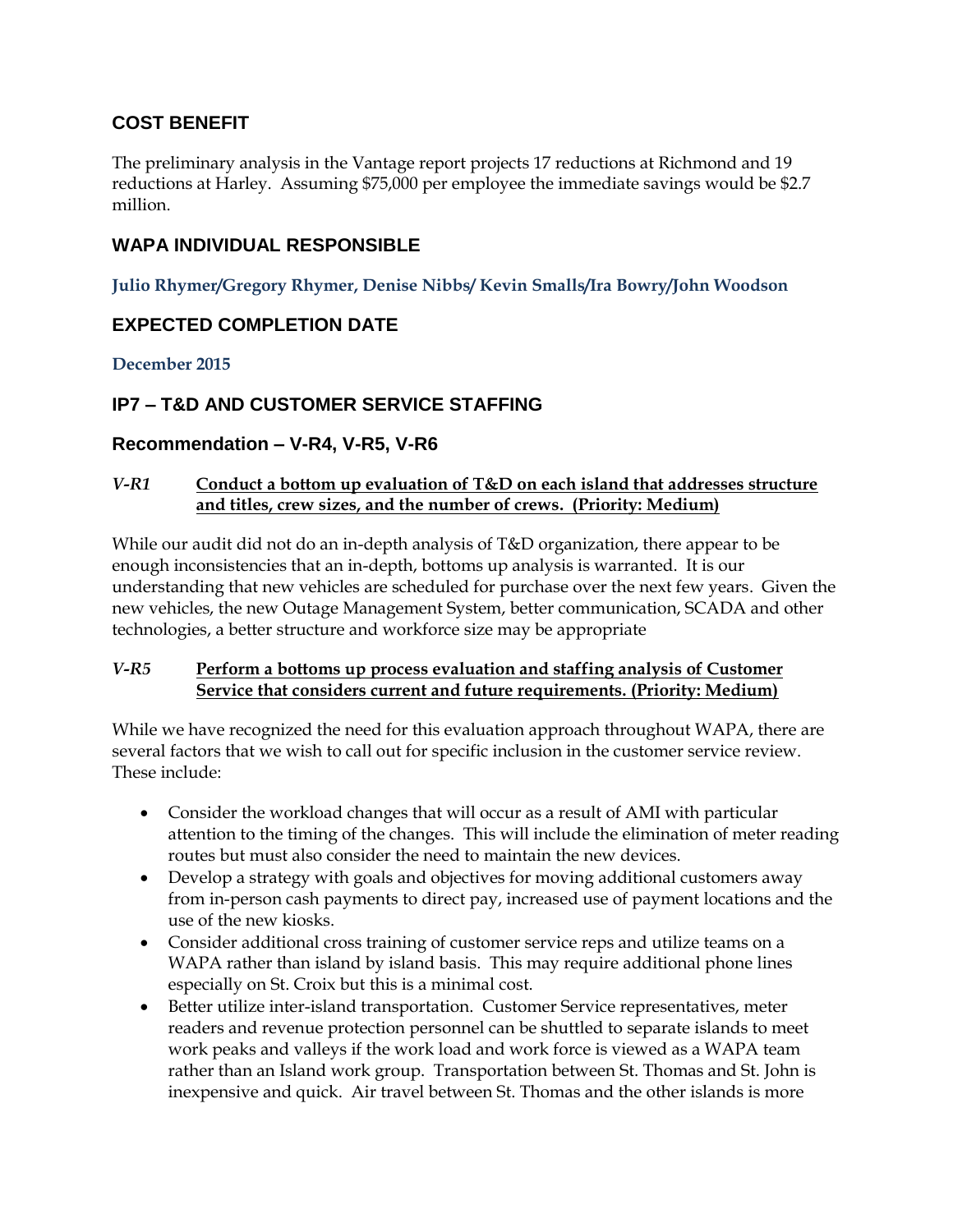expensive but still far less than the cost of extra personnel. It is likely that WAPA can greatly reduce the cost of this travel through special arrangements with the private carriers.

- Take a proactive approach to managing the customer service demand and associated staffing rather than reacting to demand. Customers can be channeled and demand managed while still providing quality service. This includes a number of tools including; better teaming, the use of call backs, improved call volume analysis and outbound communication to customers to encourage timing shifts in their behavior. (I.e. informing customers of less busy times to try and reach a customer service representative.)
- Assume responsibility for revenue protection and collections insuring customer service has control and accountability for the entire process from meter reads to revenue collection.
- Combine the staffing analysis with the design and layout of all future facilities.

At a minimum, the meter reading and meter services departments face very significant changes as a result of AMI. These changes will occur regardless of the ultimate reporting relationship established. The meter reading department will transition from physical meter reading to a much smaller, more technically skilled complement of employees who service meters and perform occasional special reads. This assumes that WAPA makes the logical transition of both water and electric meters to AMI in the same geographic area. We anticipate that through read reductions from full AMI implementation<sup>2</sup>, better teaming and cross training that the current meter reading compliment of twenty-one could be reduced to as low as four individuals. Two would support St. Thomas and St. John and two would support St. Croix. The ramp down to this level requires a controlled and planned approach, which can likely be accomplished through attrition.

The traditional customer service function also has opportunity for long term staffing reductions while also improving service levels. Utilities have long struggled with transitioning customers from a local presence with physical call center offices to more automated and remote interfaces. The economics overwhelmingly support using teams of individuals in call centers to smooth peaks and valleys. For WAPA this would model would enable calls coming into WAPA to enter a master multi island queue and then be answered by the first available agent on any of the three islands. This model requires adequate telephony and systems functionality but is otherwise a long proven and relatively simple model to implement. Customer service could likely see a reduction of 10-15 percent in staff over time while maintaining or improving service quality. This would translate to approximately 4-6 FTEs.

#### *V-R6* **Move the support services function under an officer level individual. (Priority: Medium)**

The support services functions of IT, fleet, materials and purchasing should be moved under a single supporting services organization. As part of this reorganization we suggest the following processes be evaluated:

 $\overline{a}$ 

<sup>2</sup> WAPA may find that even with full AMI implementation, certain locations do not logically or economically lend themselves to AMI. Full implementation means all practical locations.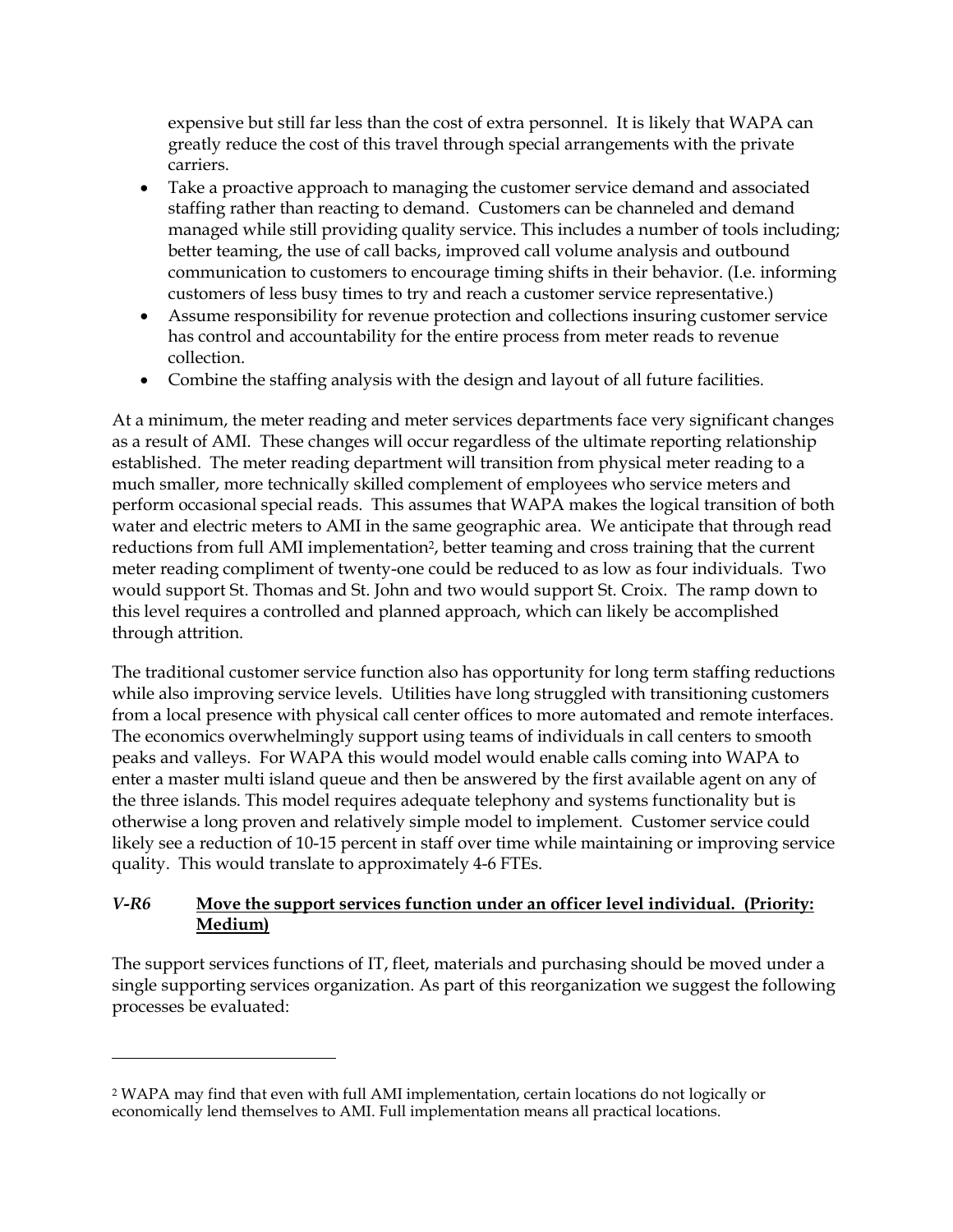- Consolidation of the warehouse management functions and purchasing into a supply chain organization that has better visibility and control of material and supplies.
- Expansion of the information technology functional responsibility to better control and oversee systems deployment, systems planning and training.
- Explore opportunities for outsourcing of certain functions such as fleet maintenance as the fleet standardization model moves forward.
- Eliminate one to one reporting relationships especially in the management ranks.
- Reappraise and justify all functions being performed internally.
- Evaluate the impact of current changes on the staffing needs. For example, vehicle standardization should lead to productivity improvements.

#### **WAPA RESPONSE**

**Accepted: Study conducted for the Transmission and Distribution Departments with recommendations made that will also affect customer service credit and billing functions. The Authority is currently reviewing the impact of the recommended changes.** 

# **ACTION OR IMPLEMENTATION STEPS**

The T&D and Customer Service Department reviews are combined because there is a great deal of crossover in job functions and responsibilities.

Step 1 – Assemble a team that includes representatives from all associated groups. The team should understand that its goal is to develop recommendations for a bottoms up staffing plan that considers all new technology, typical staffing for similar utilities, any unique characteristics of the Virgin Islands, and the managements desire to provide quality service at a reasonable cost

Step 2 – Immediately eliminate those positons that are clearly not required anymore. Review the list provided in the recommendation above and determine potential changes.

Step 3 – Determine the specific activities that must be done, the location where the work is performed, and the optimum group for delivering service. This should be done on a T&D and Customer Service wide basis.

Step 3 – Prepare a report offering alternative to management and the Governing Board.

# **COST BENEFIT**

There were a total of 10 positions identified in St Thomas, 4 in St. John's and 10 in St. Croix for T&D with a potential savings of \$1.8 Mil per year.

# **WAPA INDIVIDUAL RESPONSIBLE**

#### **Clinton Hedrington/Julio Rhymer**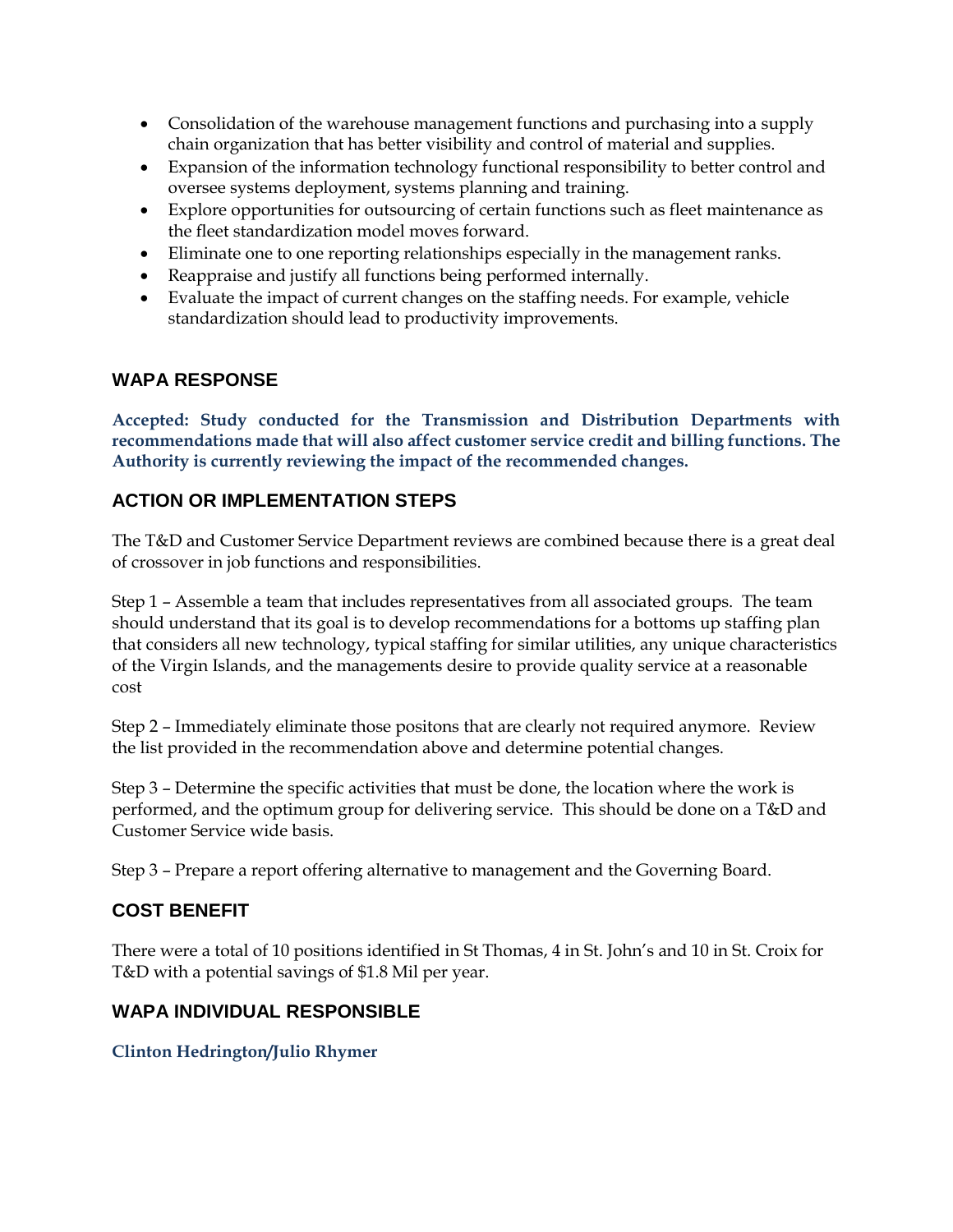# **EXPECTED COMPLETION DATE**

#### **Spring 2016**

#### **IP8 – HUMAN RESOURCES RECOMENDATIONS**

#### **Recommendation – V-R8**

#### *V-R8* **Conduct a thorough review of all business and human resources programs and update those that are out of date or inconsistent with best practices. (Priority: Medium)**

At a minimum, the following actions are needed:

- Develop a comprehensive strategic communications plan. A comprehensive communications plan is a critical weapon in the arsenal of highly effective leaders and organizations. WAPA would be well-served to recruit a Communications Director who can steer the company toward greater engagement with its internal and external stakeholders, not only in the way it sends communications out, but also in the way it mines data to help drive decisions going forward.
- Commit to raising employee morale. WAPA does community engagement activities, buys employees company tee shirts to build a team spirit, and no doubt engages in other departmental and company-wide events. Certainly all of the WAPA employees that were encountered by this consultant were very friendly and seemed like a wonderful group with whom to work. But morale goes deeper, and requires the company to pay attention to what employees need, what motivates them, what barriers do they encounter, etc., and to take action against those. Consulting facilitation would be beneficial to create a plan to address the many prongs of morale and cultural issues WAPA faces.
- The policies and procedures manual needs to be updated, which would require a review of all policies and practices, revisions where necessary, and the production, distribution, and communication of new documents.
- Hire a consultant to conduct a comprehensive compensation program evaluation. Working closely with senior management, the consultant would help WAPA create a system that would be sensitive to market fluctuations and support the acquisition of needed talent and the movement and opportunities for internal employees. The assessment would include an articulation of their compensation philosophy that drives their market positioning, external market data for their positions, a review of the internal jobs to assure the written job descriptions accurately reflect the needed skills and experience, an assessment of the internal pay positioning, and strategy to adjust any discrepancies. A tighter compensation process will provide a strong basis for job pricing, employee movement and recruiting, particularly during the upcoming times of change.
- The performance evaluation program needs to operate under a policy that is thoughtful and consistently applied. The assessment tool needs to be updated and the results integrated with professional development and internal movement opportunities. Supervisors need to be trained on the new program so that WAPA has accurate evaluation documentation to support any personnel actions going forward.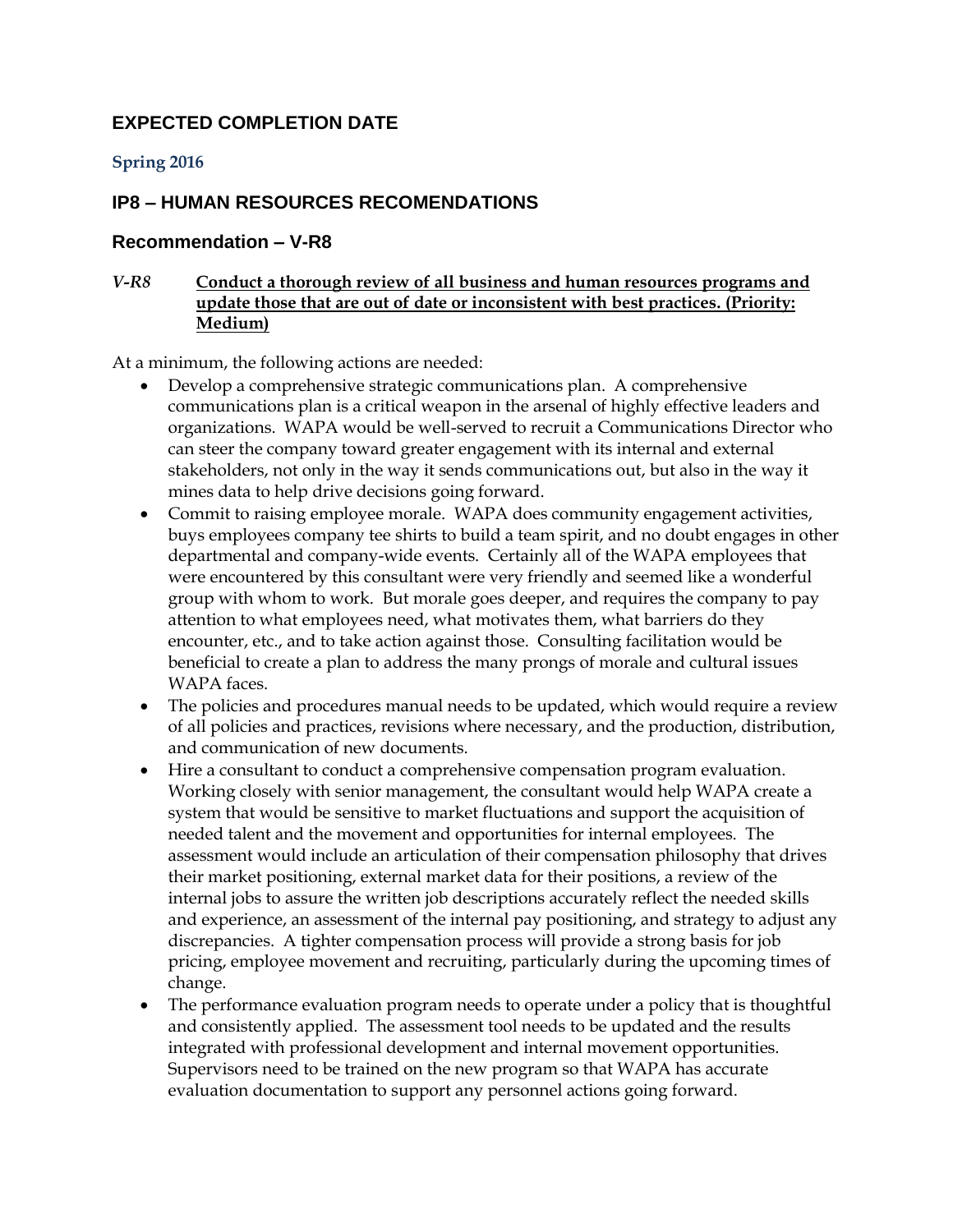- Review the union contracts for any necessary work rule changes that would create efficiencies in work assignments, crew size, scheduling, etc. Change the language so that promotional opportunities are merit-based rather than seniority-based.
- Develop a comprehensive employee development program that speaks to the overarching continuing needs of the organization.
	- o Tie professional development to the performance assessment program as part of the communications regarding opportunities and expectations of employee engagement.
	- o Include leadership skills, professional business skills, interpersonal skills, technical skills, safety training, etc. as appropriate by level and position.
	- o Supervisory and managerial skills training would be beneficial to those moving into supervisory roles and has not been a focus for the utility. Leadership succession planning tied to professional development along a career path will support the continued success of WAPA during a changing future.
	- o Leadership and other 'soft skills' training ought to be routinely employed to build the capabilities of the broad professional and technical employee populations. UVI is able and willing to partner with WAPA to create custom programs that can be delivered with economies of scale.
	- o Training both technical and safety will need to be enhanced to meet the specifications of the new technologies.
	- o A knowledge-capture and transfer program would be a cost-effective way to provide a basis for an employee training program.

## **WAPA RESPONSE**

**Accepted: The Authority constantly reviews and updates its policies and business procedures.** 

# **ACTION OR IMPLEMENTATION STEPS**

- Step 1 Assemble a team to address each item in the recommendation.
- Step 2 Prepare a separate plan of action for each item.

Step 3 – Develop separate cost benefit analysis for each action item.

# **COST BENEFIT**

The above recommendations can be addressed in the most cost-effective way by:

A) Hire an HR/OD consultant who can provide the necessary consulting support for the Culture Change initiatives and communications, Policy & Procedures updates, the Labor Contract review, the Performance Management review & associated training, and the overall Employee Training Development Program. An integrated approach for these programs will yield the optimal results and will reduce the direct and indirect costs of managing and hiring multiple consulting firms. The anticipated cost for this bundled approach would range from \$230,000 to \$450,000 depending upon the type of firm selected.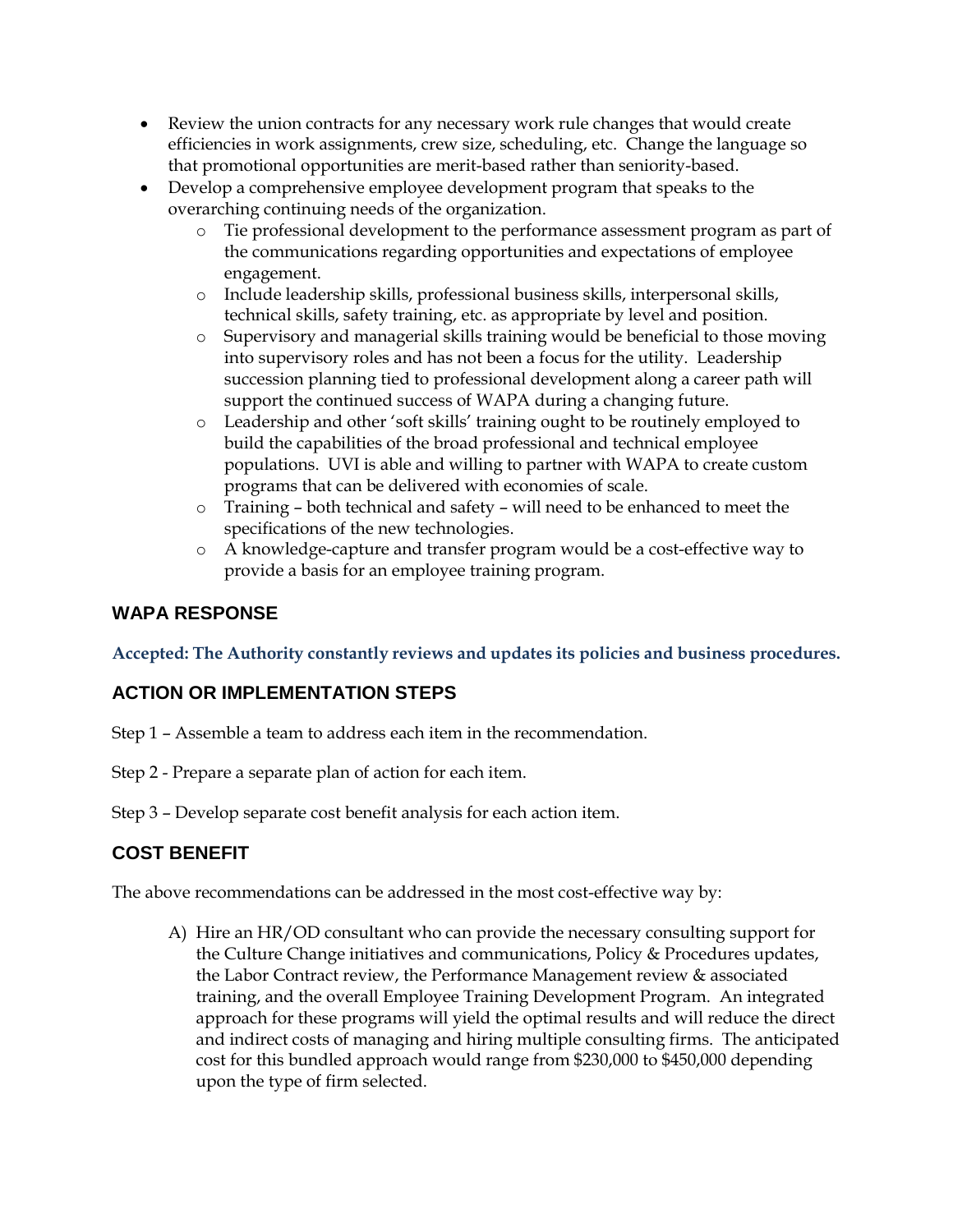- B) Hire a compensation consulting firm to conduct the compensation study. Firms that also have deep expertise in benefits programs would be able to provide any necessary support for a total compensation approach. Costs for a compensation study would likely be \$75,000 - \$125,000.
- C) Changes in the progression of employees covered under labor agreements would require internal discussions/negotiations with the unions. This should be able to be effectively handled with internal resources and would have no direct additional costs.

The benefits of these combined programs need to be considered on a long-term scale. Providing a more highly trained workforce at all levels reduces the need for outside hires and external consultants. The cost of filling a position from the outside ranges from 1 to 5 times the position salary, depending upon the level of the job. This number includes direct hiring costs, recruiting and interviewing time of all parties, onboarding time, loss of productivity of supervisory personnel while the new employee comes up to speed, etc. Promoting from within eliminates many of those costs. A more highlyskilled workforce is also positioned to see new opportunities from a broader base of knowledge, make better decisions, mitigate risks by increased information and awareness, etc. While challenging to quantify, the potential savings can be substantial.

Finally, a culture of engagement, pride, and creativity will spur increased productivity. PCG research indicates that even very busy environments yield on average 65% productive engagement. The remaining percentage is lost to travel between/within facilities, conversations among co-workers about personal issues, bosses, work concerns, etc. This is magnified in times of change, when concerns about their personal and professional well-being may take center stage. Managing this environment is critical. Even a 10% increase in focus and productivity would have a significant effect on VIWAPA's bottom line.

#### **WAPA INDIVIDUAL RESPONSIBLE**

**Clinton Hedrington/Julio Rhymer**

#### **EXPECTED COMPLETION DATE**

**Spring 2016**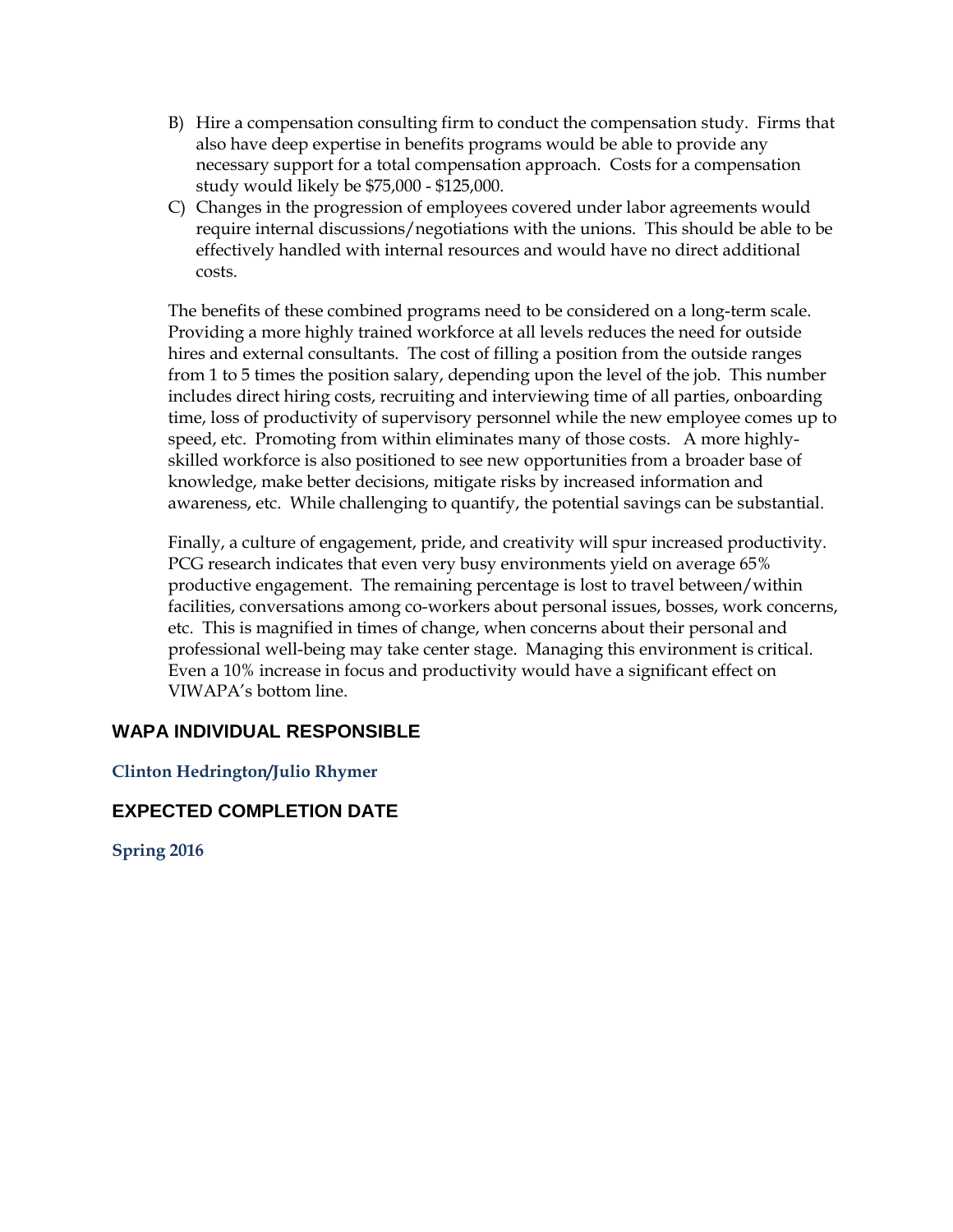# **IP9 – PROJECT MANAGEMENT ORGANZIATION**

### **Recommendation – VI-R1, V-R2**

#### *VI-R1* **Reorganize the Special Projects into a Project Management organization and provide the appropriate project management tools to manage complex multidiscipline projects. (Priority: High)**

Review the current WAPA Capital Project Procedures and realign the Project Management Organization to assure that the approved capital projects are completed on schedule and under budget. Provide a more sophisticated Project Management technology enabler (i.e. Primavera) to assist in the management of multiple complex projects. Develop a Project Verification Process to measure the success of a given project and assure the previously expected benefits are achieved.

We would suggest an organization that looks something like what is shown below. The final organization should be determined once the number, length and complexity of projects is defined, and the number and type of internal resources is determined. An alternative may be to contract out project management to some degree as well.

#### *VI-R2* **Review the schedule and progress on the AMI implementation, and determine if the current schedule is feasible. (Priority: Low)**

Based on a review of on-going AMI installations in the US the current deployment schedule may be too aggressive and difficult to attain. In addition the AMI needs to be expanded to include an automation of the WAPA water distribution system as part of the overall effort on loss reduction and line replacement prioritization.

Review the current schedule and determine if additional resources are required to meet the completion date.

#### **WAPA RESPONSE**

**Management has reviewed the current Special Projects Division structure and believes that the division serves the Authority well by managing special projects such as the LPG, renewable energy and the future development of Administration Buildings of the Authority.**

**Management has reviewed the schedule of the AMI project has proven to be feasible and effective. Currently, project is 95% complete in the St. Thomas/St John District and 55% complete territory wide.** 

# **ACTION OR IMPLEMENTATION STEPS**

Step 1 – Identify the array of projects that this group will need to address over the next five years.

Step 2 – Conduct a search for a Senior Manager to lead the group.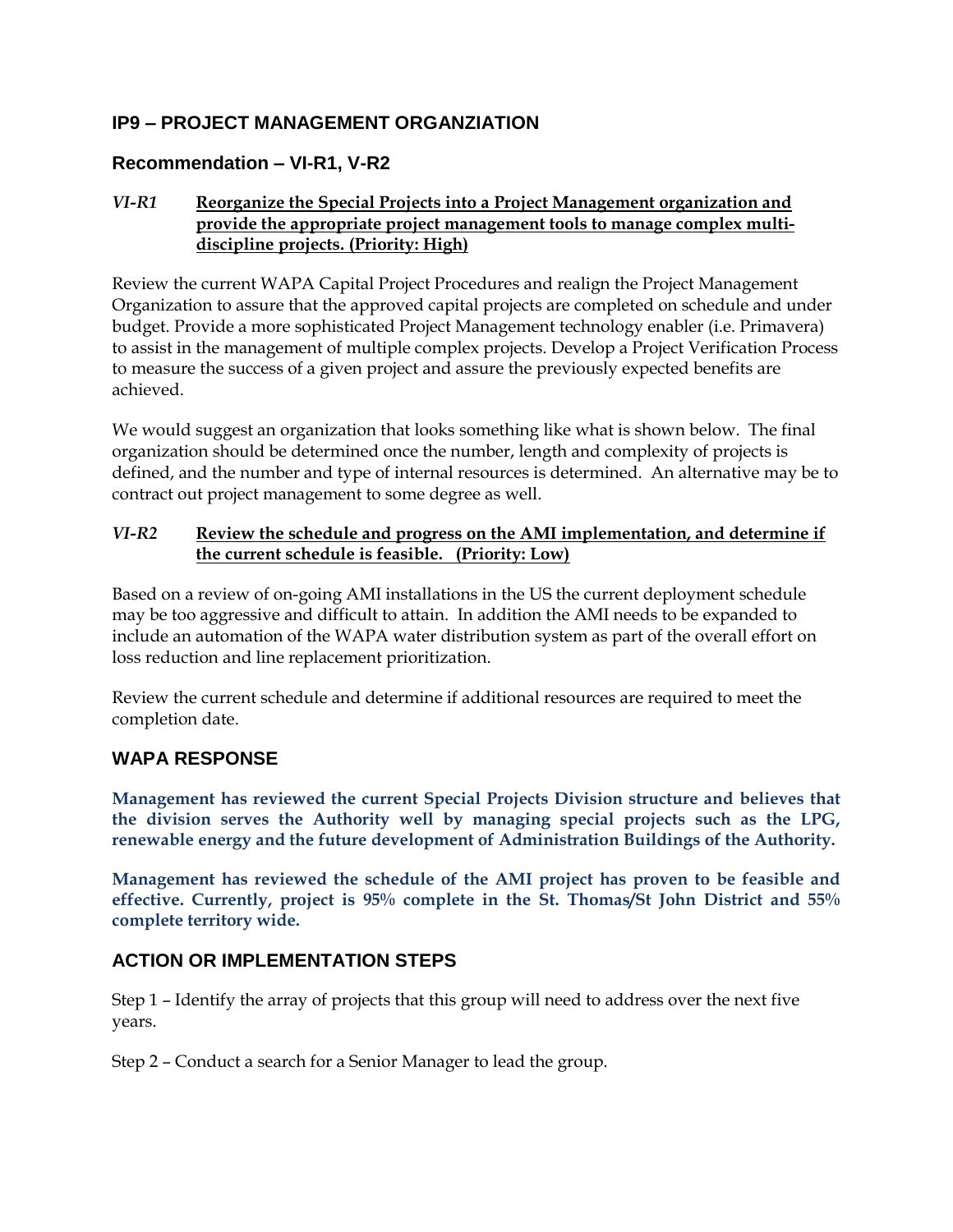Step 3 - Identify the tools needed to handle projects, including scheduling and cost management systems.

Step 4 - Determine the types of personnel needed, inducing engineers, schedulers, and planners

# **COST BENEFIT**

The primary benefit will better run and controlled projects that are completed on time and budget.

# **WAPA INDIVIDUAL RESPONSIBLE**

**Vernon Alexander, Julio Rhymer, Clinton Hedrington**

# **EXPECTED COMPLETION DATE**

**December 2015**

#### **IP10 – IT IMPROVEMENTS**

#### **Recommendation – VI-R3**

#### *VI-R3* **Ensure that the concerns with new system improvement related IT systems are properly addressed, by expanding the responsibility of the Information Technology Organization.** (Priority: Low)

A single department should be charged with the responsibility to ensure that the complex systems being installed are fully integrated into the planning, operations and maintenance processes. In addition, the associated processes should be mapped to assure maximize effectiveness and minimize any redundancies. The actual implementation of each of the above enablers should then be coordinated with impacted departments under the responsibility of the Project Management team.

# **WAPA RESPONSE**

**Not Accepted: Management believes that the current IT department along with the automation group works well in the planning, operation and implementation of all technology driven projects.** 

# **ACTION OR IMPLEMENTATION STEPS**

Step 1 – Determine the systems, procedures and responsibilities that this department should encompass. Determine how it will interface with user departments.

Step 2 – Prepare a plan for upgrading or replacing software and systems.

Step 4 – Develop an IT strategy that communicates the department's role and services.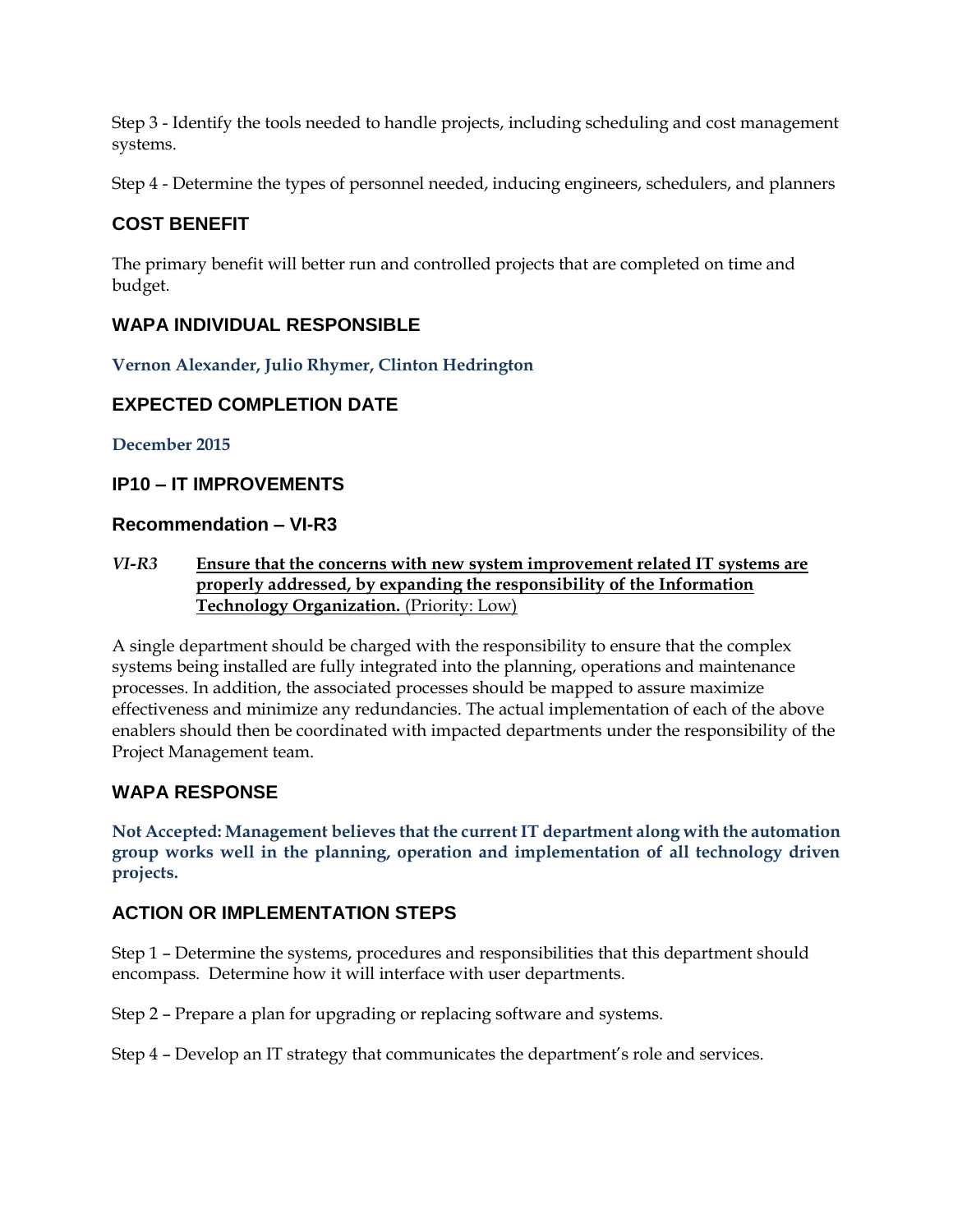# **COST BENEFIT**

A properly functioning IT department will enable every other WAPA department to run in a more efficient manner.

# **EXPECTED COMPLETION DATE**

# **IP11 – WATER DEPARTMENT SSUES**

# **Recommendation – VII-R1, VII-R2, VII-%3, VII-R4, VII-R5, VII-R6, VII-R7, VII-R8**

#### *VII-R1* **Create a position of Chief Water Operations that reports directly to the Chief Executive Officer, with direct control of water related operations, capital projects, budgeting, and implementation of all strategies. (Priority: High)**

This individual should be a strong manager, capable of addressing the organizational needs of the water department as well as the extensive construction program that is likely to occur. The individual should also have excellent communication skills and be able to work at repairing WAPA's image that suffers as a result of the discolored water problem and the current high water rate. The Individual should also be part of the team tasked with bringing back old customers that have left the system, working to bring on new customers when extensions are proposed, and dealing with external stakeholders regarding a revised tariff structure.

- *VII-R2* **Conduct an independent study to determine the risk to the RO system from hurricanes, the cost for backup using the IDE's versus other options. The study should explicitly address the savings that can be achieved by retiring the IDE's and reducing staffing to the level needed post-IDE removal. (Priority: Low)**
- *VII-R3* **Consider eliminating the Assistant Superintendent positions as opportunities occur. (Priority: Medium)**

We do not know the current circumstances regarding retirements or the qualifications of the current position holders, so we would simply suggest that management address these changes as opportunities present themselves.

*VII-R4* **Perform a water loss audit in accordance with IWA/AWWA methodologies (International Water Association/American Water Works Association) as part of its Water Loss Reduction Program. (Priority: High)**

We recommend that the Authority consider performing a water loss audit in accordance with IWA/AWWA methodologies (International Water Association/American Water Works Association) as part of its Water Loss Reduction Program. A water audit performed in this manner will help the Authority better understand its real and apparent water losses so that informed decisions can be made on where to focus efforts on water loss mitigation. Real losses consist of water leaks in pipes and storage tanks, and water main breaks. The key impact of reducing real water losses is a direct reduction in water use and a corresponding decrease in the cost of purchased water. Apparent losses consist of unauthorized consumption of water and water loss through meter under-registration and data handling errors. The key impact of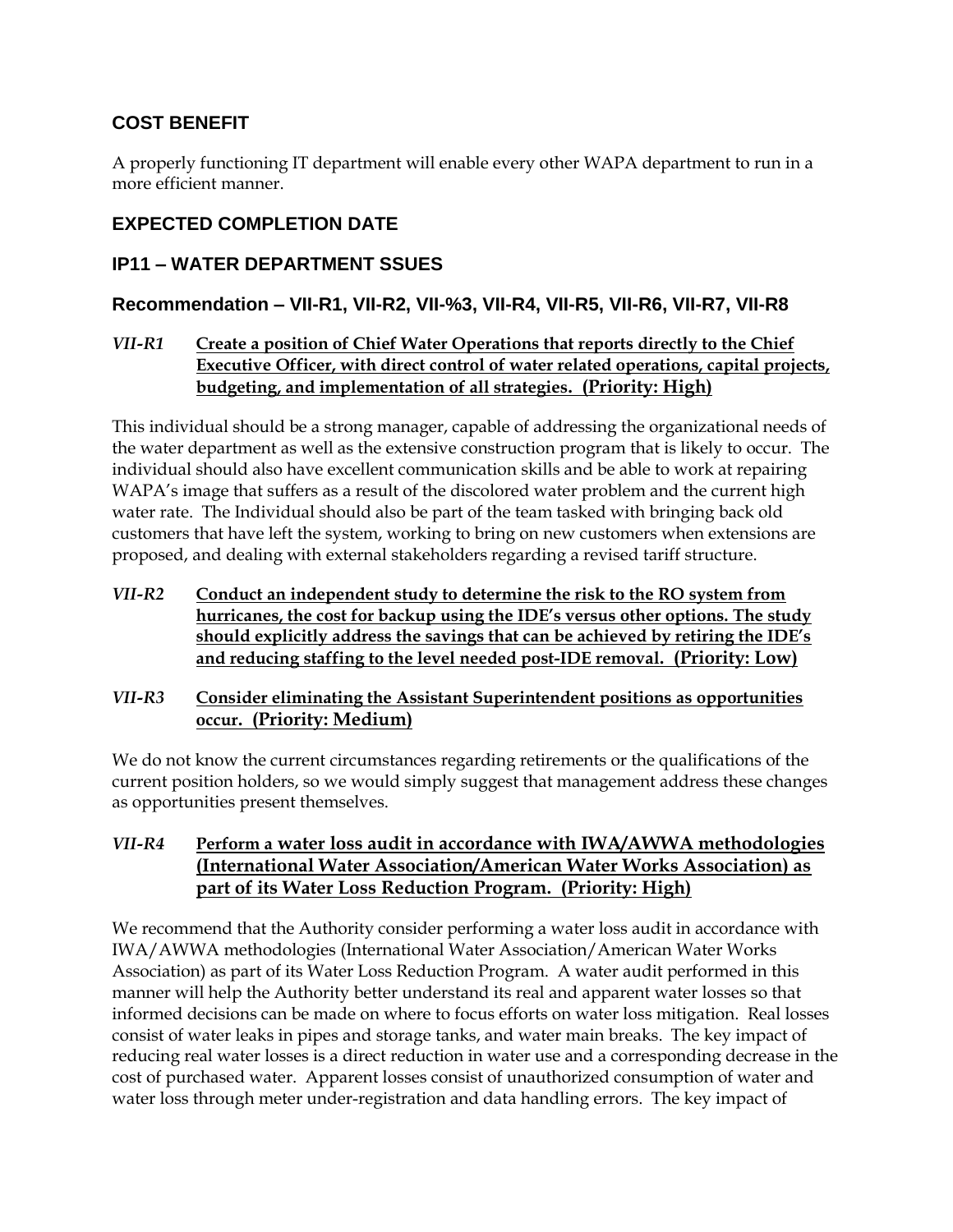reducing apparent water losses is an improved revenue stream and a more equitable distribution of cost to the customer.

WAPA is moving forward with an Advanced Metering Infrastructure. These new meters will be more accurate and, during the meter installation process, allow for a review of connections to help identify unauthorized un-metered connections. The Authority should also consider District Metering which would be the installation of in-line meters within the distribution system piping to record flows to discreet areas within the distribution system. Data regarding flows to discreet areas would provide the basis of an assessment of levels of water loss. Real loss can be estimated based on a minimum flow rate for a given area. The Minimum Night Flow (MNF) usually occurs between 2:00 am and 4:00 am. This technique could assist staff in identifying the priority areas for distribution system renewal and replacement projects to reduce real water losses.

A review of large-user meters should be made to make sure they are the proper type and are properly sized for the actual water use by the customer. Meters that are too large will not accurately measure the volume of water being used by the customer. The size of the meter should be compared with the actual historical use data and if warranted, a smaller meter installed. By appropriately sizing meters, potential apparent losses caused by under-metered flows could be reduced.

#### *VII-R5* **WAPA should consider discontinuing standpipe service or if the standpipe service is considered a vital community service, find ways to reduce costs. (Priority: Low)**

There are private companies providing standpipe services in direct competition with the Authority. If the Authority cannot provide the same level of service at a less expensive price, it should not be in the standpipe business or it could lease its facilities to provide companies that are currently providing standpipe services. If there are residents or businesses that are dependent on the Authority providing the service and it is a benefit to the community, the Authority should aggressively find ways to reduce costs of providing the services such as centralizing the delivery points and automating the service to reduce the labor and maintenance overhead costs of the standpipe facilities.

#### *VII-R6* **Delay the start of the proposed Nazareth Water Line Expansion until a major decision can be made regarding overall line replacement, discolored water issues are completely resolved and better estimates on long-term water and electricity costs are known. (Priority: Medium)**

With all of the other priorities the Authority has with replacement of leaking water mains, any expansion of the system should not occur without binding commitments from the developments to connect to ensure the Authority will be reimbursed for the capital cost of the project in a reasonable amount of time such as 15 to 20 years. The Authority could finance the cost or the project and pass the cost of debt service on to the developments through a service agreement.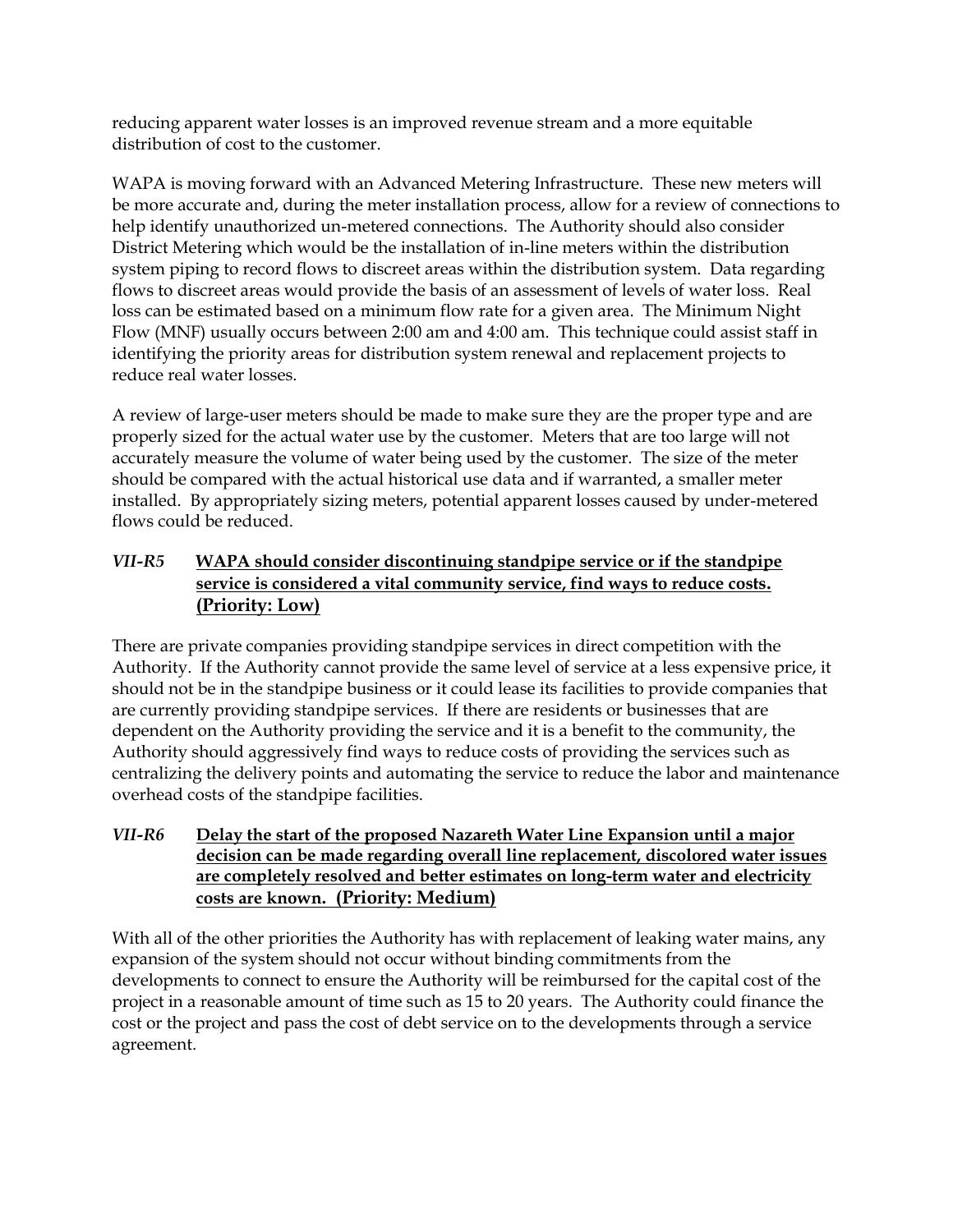#### *VII-R8* **Distinguish between water distribution upgrades and extensions and adopt associated funding policies. (Priority: Low)**

Typically utilities differentiate between how funds are sourced for different types of projects.

- Replacement of existing water mains due to age and water loss should be budgeted and funded under the existing policies and paid for through grants and capital improvement funds. Most of the existing infrastructure on St. Croix would fit into this category.
- Line extensions into new areas of development should be funded internally based on a sound economic return or a decision that the extension best serves the community needs. The proposed Nazareth Water Line Expansion on St. Thomas, which could potentially serve an expanded area with a number of potential commercial customers, would qualify here, if there are adequate commitments to make it cost effective.
- New water distribution pipe extensions required to serve new developments, whether they are single family homes or commercial projects, should be funded and constructed by the developer. Funding and construction could be performed by the Authority with funds being recouped from the developer through a surcharge over a reasonable period of time at the same interest rate the Authority pays.
- The cost for water main upgrades to provide a higher level of service to redeveloped properties or existing properties that previously had other sources of water would be borne by the property owner. Funding and construction could be performed by the Authority with funds being recouped from the developer through a surcharge over a reasonable period of time at the same interest rate the Authority pays.

#### **WAPA RESPONSE**

**Not Accepted. Management continues to review the current organizational structure of the water system. Currently the Authority's water system management reports to the Chief Operating Officer of the Authority.**

**The Authority will work with Seven Seas to determine economic risk and the viability and feasibility of a study.**

**Management has determined that standpipe sales pay a critical role within the community since potable water is not available throughout the territory. This creates private economic activity and an important source of revenue for the Authority.**

**Through the implementation the Water business plan the Authority has postponed the Nazareth water expansion project because it was not economically feasible to complete at this time for the Authority.**

**The water business plan has prioritized expansion, replacement, and maintenance projects. Within this business plan each project has a ranking based on either line loss improvement, customer growth, or revenue enhancement.**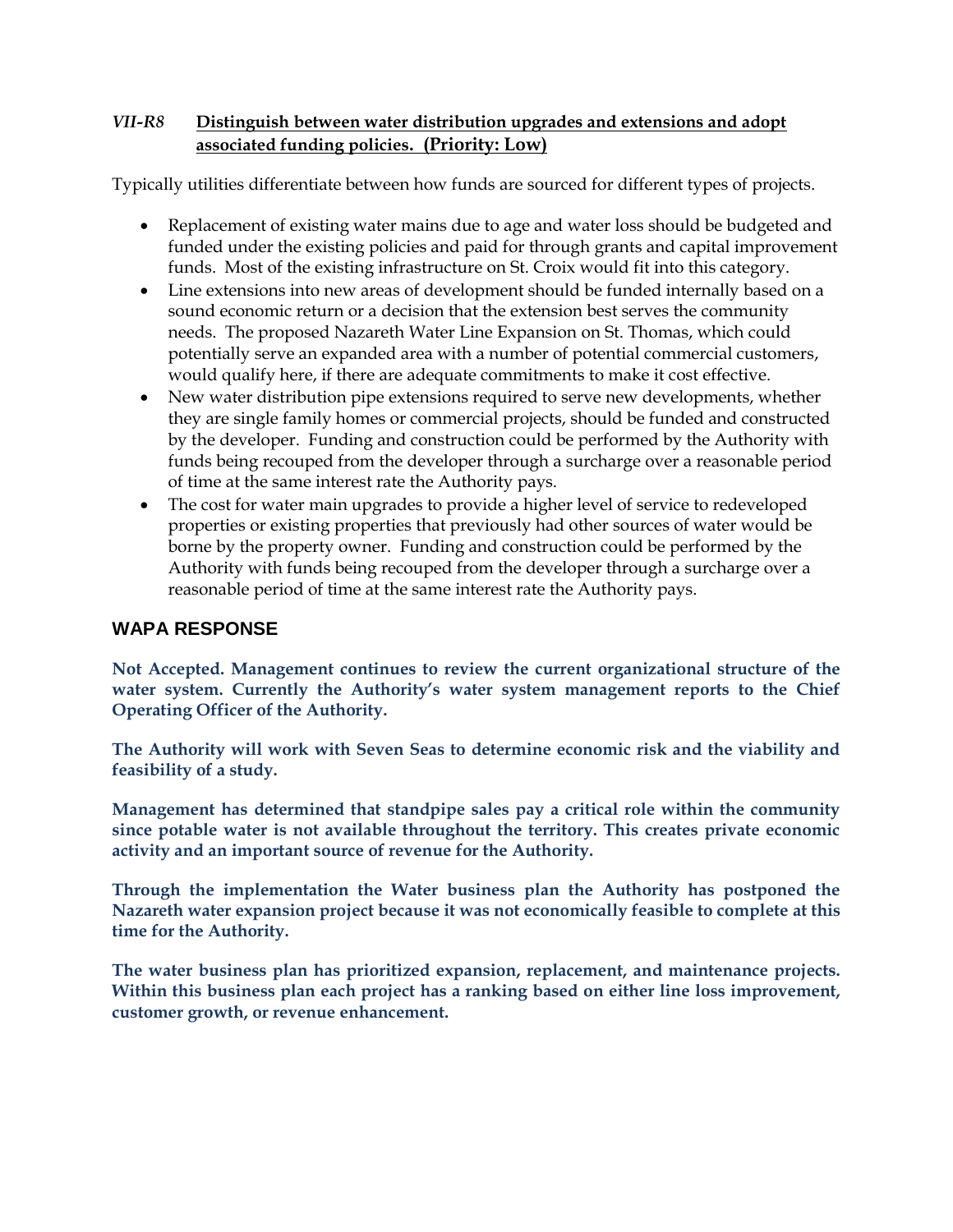# **ACTION OR IMPLEMENTATION STEPS**

We have included all of the recommendations above into this implementation plan, because it will require the efforts in all areas to drive this department forward.

Step 1 – Identify or recruit the right personnel to run the department.

Step 2 – Provide both authority and guidance to the new COO to act on all of the other recommendations.

Step 3 - Perform analysis as needed, using external expertise where required, to address the following:

- Conduct an independent study to determine the risk to the RO system from hurricanes, the cost for backup using the IDE's versus other options. The study should explicitly address the savings that can be achieved by retiring the IDE's and reducing staffing to the level needed post-IDE removal.
- Perform a water loss audit in accordance with IWA/AWWA methodologies (International Water Association/American Water Works Association) as part of its Water Loss Reduction Program.
- Analyze the economics of the standpipe service based on cost and/or a policy stating that the standpipe service is considered a vital community service.
- Delay the start of the proposed Nazareth Water Line Expansion until a major decision can be made regarding overall line replacement, discolored water issues are completely resolved and better estimates on long-term water and electricity costs are known.
- Distinguish between water distribution upgrades and extensions and adopt associated funding policies.

# **COST BENEFIT**

The potential savings of reduced water losses, an expanded distribution system can be significant. Preliminary analysis suggests that the savings in water loss reductions can more than offset the cost of the project.

Simply reducing the losses on St. Croix to target levels will save over \$2 million per year. In addition, there could be increased incremental revenue form new sales as lines are extended.

# **WAPA INDIVIDUAL RESPONSIBLE**

**Hugo Hodge/Rupert Pelle/Noel Hodge/Julio Rhymer**

# **EXPECTED COMPLETION DATE**

**Middle 2016**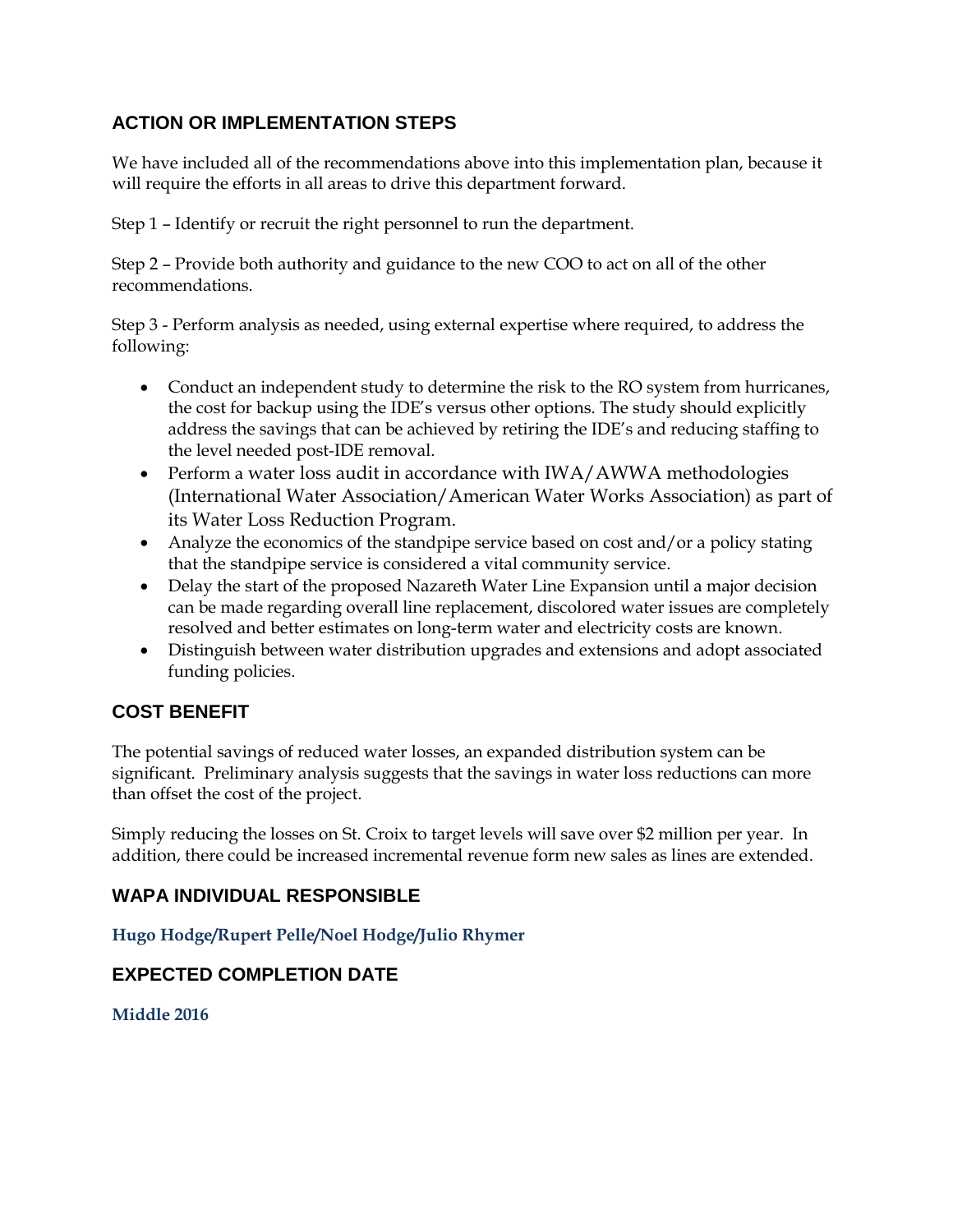# **IP12 – LEGISLATIVE ISSUES**

#### **Recommendation – VIII-R1, VIII-R2, VIII-R3, VIII-R4**

#### *VII-R7* **Take steps with the appropriate legislative body and regulators to implement a monthly Base Facility Charge for its different classes of services. (Priority: Medium)**

A base facility charge would essentially be a monthly "readiness to serve charge" that would recoup costs to offset expenses that the Authority incurs to provide service to a customer regardless if they use any water. Expenses such as maintenance of the pipeline in front of the house, cost of the water production facility, customer service meter reading and billing, general administrative overhead of the Authority, etc. Yes, these expenses are also recouped within the water usage rate, but it is not equitable that a customer can enjoy the convenience, reliability, and security of a metered water connection but not contribute to the expenses of the Authority on a monthly basis regardless of water usage. A base facility charge is an equitable charge for all customers and will help provide a more stable revenue stream that would further the Authority's goal of meeting the required debt service coverage ratio and funding needed capital improvements.

#### *VIII-R1* **Continue to inform the Legislature, Governor, and all stakeholders of the magnitude of the non-payment by the government agencies and its potential impact on the financial viability of WAPA. (Priority: Medium) (Priority: High)**

WAPA should take it upon itself to prepare an annual report for the legislature that lists the outstanding bills by each government agency and the length of time that the amount has been past due. The report should specify the financial impact for WAPA and also discuss the rate impact on its paying customers.

#### *VIII-R2* **Encourage the legislature to establish a direct payment procedure for payment of utility bills by government entities.**

WAPA should work with the legislature to emphasize the importance of the government agencies keeping current with the payment of their electric bills. The legislature must understand that the scarce tax dollars that are collected and allocated for the payment of utility bills are in fact not spent for the purposes for which they are collected. The legislature should be aware that one of the unintended consequences of non-payment of utility bills by the government agencies is reduced level of service for the other utility customers. Further, WAPA will be forced to increase its rates to recover the costs of government loans issued to WAPA to help it maintain its financial integrity due to non-payment by the government agencies. Based on this understanding, it should be easier for the legislature to enact a direct payment procedure. More importantly, a direct payment procedure is more equitable to WAPA, WAPA's non-government customers and also the taxpayers of the Virgin Islands.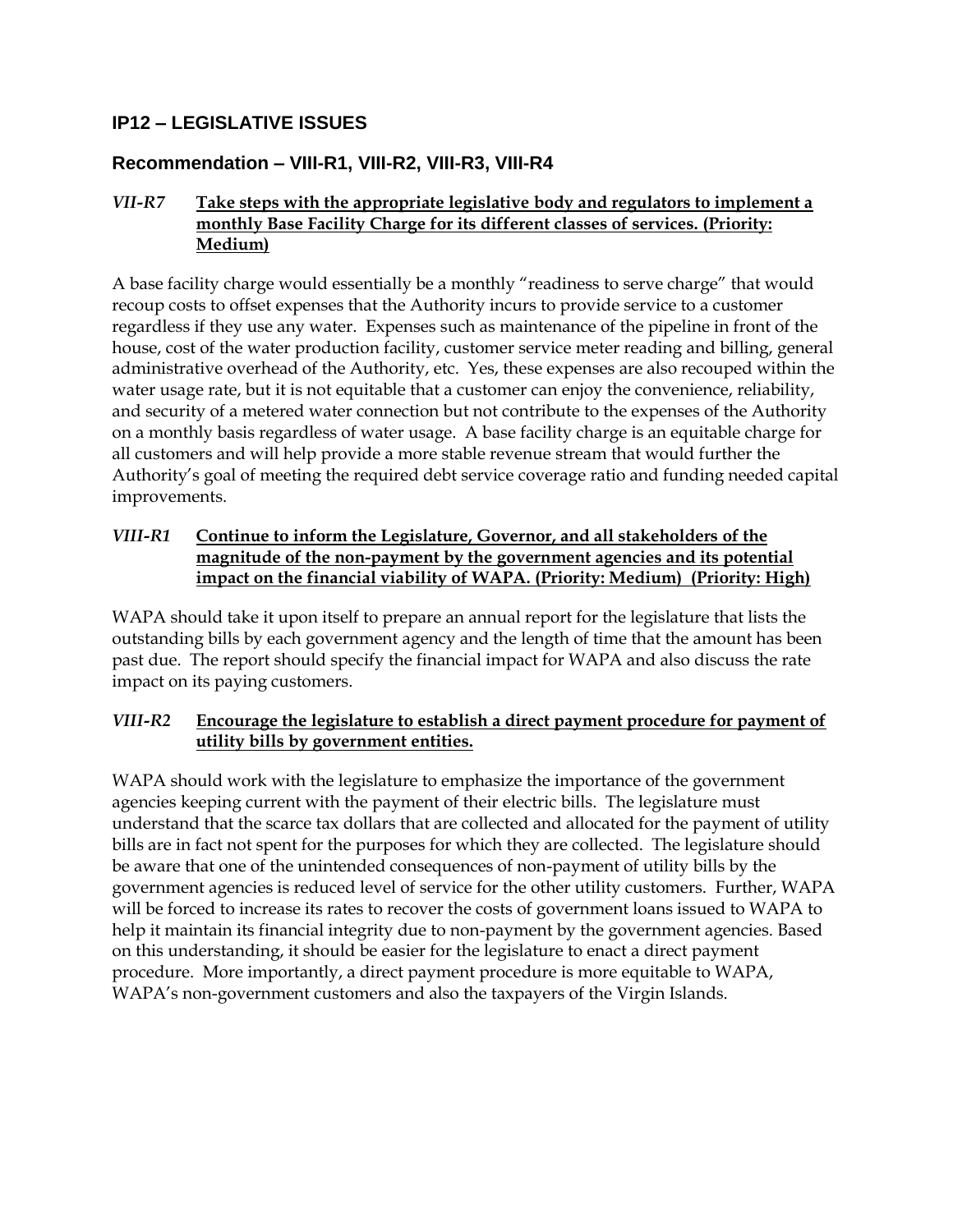#### *VIII-R3* **Seek approval, from the Legislature, for a monthly Base Facility Charge for its water rates.**

WAPA should determine the level of customer-related costs it incurs to serve its water customers. Based on this information, WAPA should develop a monthly charge per customer to recover these costs. This would be fair to customers and it would provide some measure of revenue stability for the water entity of WAPA.

#### *VIII-R4* **Establish a vigorous marketing initiative to take advantage of its reduced rates and develop increased electricity sales with pre-existing, existing and new commercial customers. (Priority: Medium)**

With the prospect of WAPA's electricity rates being significantly reduced in the near future, it should establish a marketing initiative that focuses on commercial customers who have recently left the WAPA system; those who have reduced usage but remain on the WAPA system; and those who are potential new customers. WAPA needs to assemble a team to identify all of the potential customers and develop marketing material to share with these customers. Also, WAPA should seek the necessary regulatory or legal authority to offer incentive or economic development rates and to enter special contracts. WAPA may want to research the tariffs and contracts of other utilities to enable it to develop some meaningful parameters for the tariffs and contracts.

#### **WAPA RESPONSE**

**The Authority on several occasions have submitted information to the legislature in regards to a customer charge for the water system.** 

**Management continues to inform the Government of the Virgin Islands in regards to the outstanding receivables. This is an ongoing effort.** 

**The Single Payer Utility Fund law was enacted. In recent talks with the GVI, there is a commitment to implement the Fund to alleviate some of the issues with GVI payments going forward. Discussions were also centered on how to resolve the Streetlight and past due receivables.**

**Management has implemented through its key accounts division a process to retain current commercial and large power customer along with recruiting key customers back to the grid through providing a concierge service to these customers.**

# **ACTION OR IMPLEMENTATION STEPS**

The recommendations listed above must fall on the senior management of WAPA and the Governing Board. We provide the following specific steps.

Step 1 – Develop a plan to present each initiative to the new Governor and Legislature.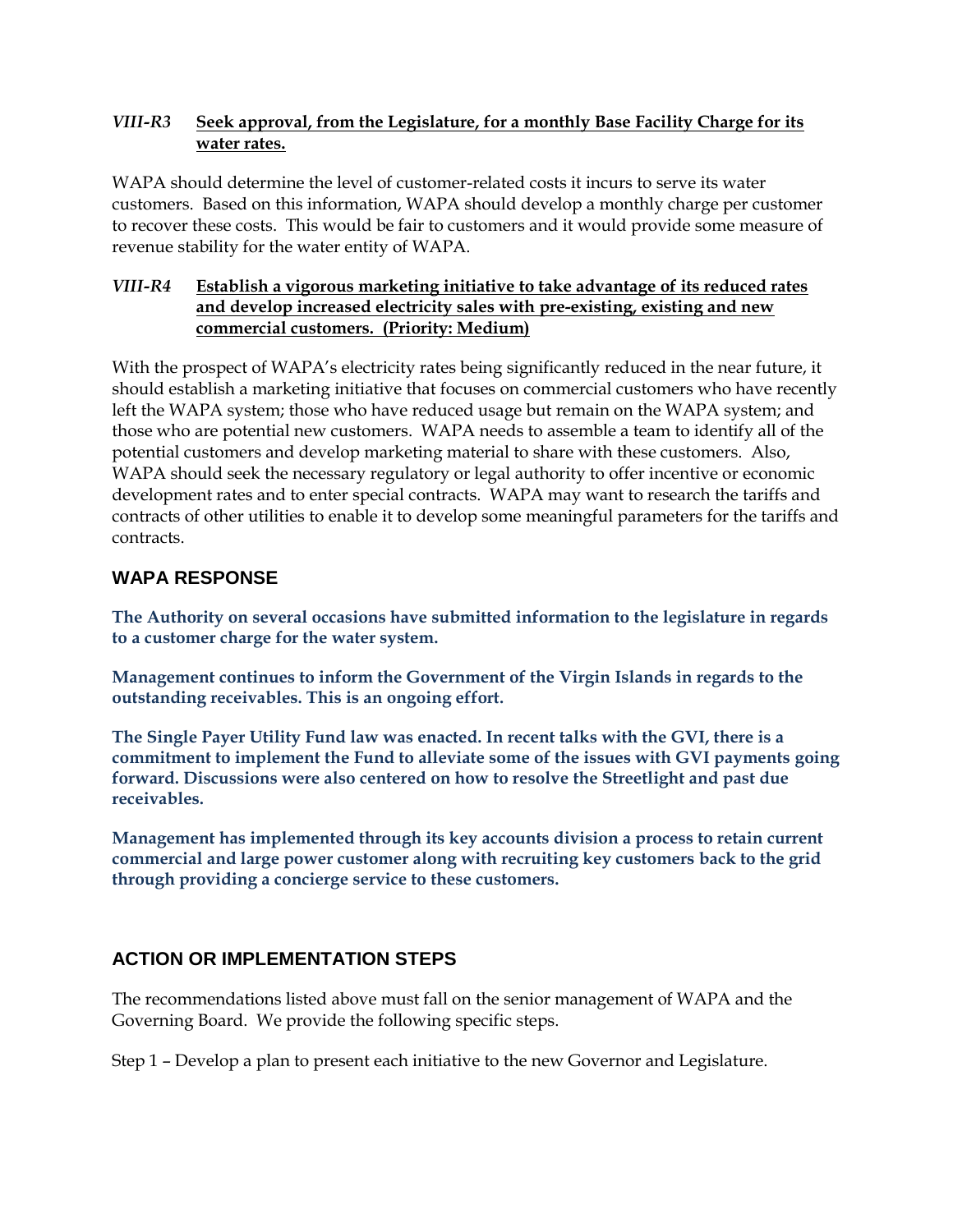Step 2 - Prepare separate reports that outline the problem, proposed solution, cost/benefit and impact on rate payers.

Step 3 - Present all required actions to the appropriate groups.

# **COST BENEFIT**

The actions above will better align rates and tariffs with users and drive customers to make better decisions.

# **WAPA INDIVIDUAL RESPONSIBLE**

Julio Rhymer/Marlene Francis

# **EXPECTED COMPLETION DATE**

September 2015

# **IP13 – REVENUE COLLECTION**

#### **Recommendation VIII-R5, VIII-R6**

#### *VIII-R5* **Initiate a program to determine if WAPA is collecting all of the revenue to which it is entitled and prepare a plan for remediation. (Priority: High)**

WAPA should consider instituting a revenue assurance program. They may be surprised at the findings. Recently, Bermuda Electric Light Company ("BELCO") completed a comprehensive review of its tariffs and losses and found considerable benefit from the initiative. More specifically Bermuda found the following:

"While there were obvious economic reasons to expect customer to slo-pay, lopay, and no-pay their utility bills, many of the reasons uncovered were not expected. Some customers were connected by BELCO but were not correctly setup in the billing system. Others were disconnected by BELCO and then they reconnected themselves without BELCO knowing. Some commercial customers were assigned incorrect rate classes while other commercial customers had invalid metering/wiring configurations. All tolled – these revenue assurance gaps from unbilled, under-billed and theft grew to 5.5% of gross revenue at a time when overall revenue was decreasing because of the economy."

Many of these concerns seem applicable to the WAPA system also. Vantage believes it warrants further review. WAPA should initiate a program to audit its tariffs and the appropriate application of those tariffs. The program should also identify and account for any losses and determine the potential to convert those losses to potential revenue.